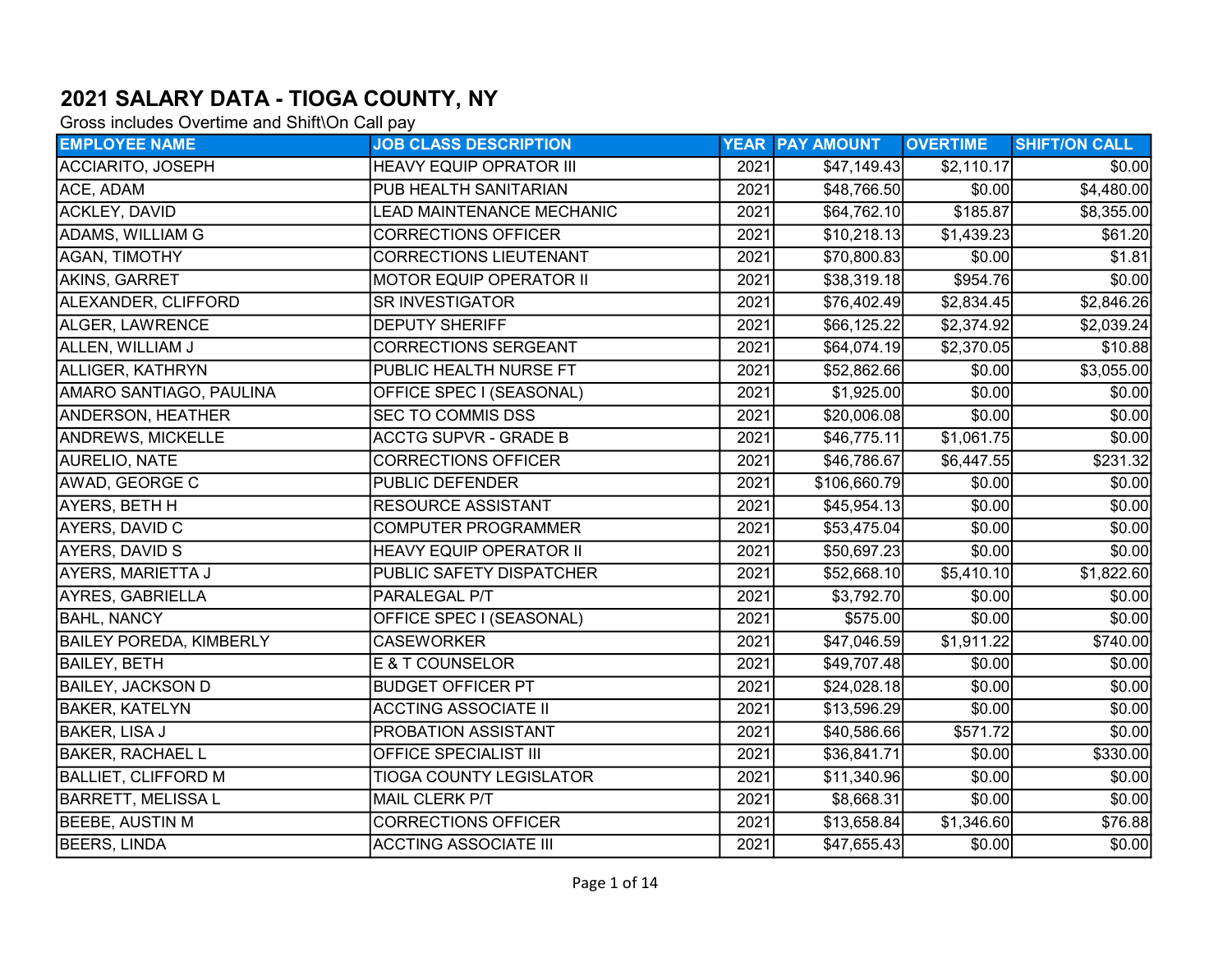| <b>BEGEAL, SARAH</b>         | DEPUTY DIR OF COMM SERV        | 2021 | \$74,468.72  | \$0.00      | \$0.00]    |
|------------------------------|--------------------------------|------|--------------|-------------|------------|
| <b>BENDER, DEBRA</b>         | E & T COUNSELOR                | 2021 | \$1,566.97   | \$0.00      | \$0.00     |
| <b>BENNETT, BRYON</b>        | <b>HEAVY EQUIP OPERATOR I</b>  | 2021 | \$46,165.42  | \$92.67     | \$0.00     |
| BENNETT, DONNA J             | <b>PROB SUPERVISOR 1 PT</b>    | 2021 | \$34,547.90  | \$0.00      | \$0.00     |
| <b>BENNETT, JESSICA L</b>    | <b>CLINICAL SOCIAL WORKER</b>  | 2021 | \$13,392.36  | \$0.00      | \$0.00     |
| <b>BENNETT, JOHN</b>         | <b>MOTOR EQUIP OPERATOR I</b>  | 2021 | \$11,557.34  | \$0.00      | \$0.00     |
| <b>BENNETT, LAURA R</b>      | PUBLIC HEALTH EDUCATOR         | 2021 | \$45,542.64] | \$0.00      | \$330.00   |
| <b>BENNETT, WARREN S</b>     | <b>COUNTY CORONER</b>          | 2021 | \$12,399.96  | \$0.00      | \$0.00     |
| <b>BENSLEY, BRETT</b>        | <b>MOTOR EQUIP OPRATOR III</b> | 2021 | \$35,606.17  | \$306.87    | \$0.00     |
| <b>BERRY, DANIEL</b>         | <b>HEAVY EQUIP OPERATOR II</b> | 2021 | \$34,031.42  | \$5,360.33  | \$0.00     |
| <b>BESSEY, ADAM T</b>        | <b>LIEUTENANT</b>              | 2021 | \$75,275.81  | \$1,442.19  | \$35.17    |
| <b>BEVILACQUA, SEAN M</b>    | <b>CORRECTIONS OFFICER</b>     | 2021 | \$69,120.60  | \$11,937.28 | \$181.04   |
| <b>BEZIRGANIAN, JOHN B</b>   | <b>MEDICAL DIRECTOR - MH</b>   | 2021 | \$190,465.80 | \$0.00      | \$0.00]    |
| <b>BIDWELL, MICHAEL</b>      | <b>WORKING SUPERVISOR</b>      | 2021 | \$59,433.46  | \$902.54    | \$290.00   |
| <b>BIRTCH, ANTHONY</b>       | <b>CORRECTIONS OFFICER</b>     | 2021 | \$55,098.38  | \$2,711.81  | \$847.11   |
| <b>BLAASCH, ROBERT R</b>     | DEP SHERIFF P/T                | 2021 | \$6,976.89   | \$0.00      | \$0.00]    |
| <b>BLAASCH, THERESA</b>      | PUBLIC SAFETY DISPATCHER PT    | 2021 | \$1,861.80   | \$0.00      | \$0.00]    |
| <b>BOBIER, ALAN G</b>        | <b>DEPUTY SHERIFF</b>          | 2021 | \$66,287.14  | \$1,133.54  | \$1,317.48 |
| <b>BOGART, LINDA M</b>       | <b>RECORDING CLERK</b>         | 2021 | \$21,116.84] | \$0.00      | \$0.00     |
| <b>BREITWIESER, JOSEPH A</b> | SOCIAL WELFARE EXAMINER        | 2021 | \$32,451.71  | \$0.00      | \$0.00     |
| <b>BRINK, LAWRENCE</b>       | <b>WORKING SUPERVISOR</b>      | 2021 | \$69,220.01  | \$13,663.27 | \$0.00]    |
| <b>BROWN, LUKAS</b>          | <b>DEPUTY SHERIFF</b>          | 2021 | \$2,898.57   | \$0.00      | \$0.00     |
| <b>BRUCE, LINN A</b>         | <b>CIVIL SERVICE ADMINIS</b>   | 2021 | \$58,032.39  | \$0.00      | \$0.00]    |
| <b>BRUNNER, CODY</b>         | <b>CORRECTIONS OFFICER</b>     | 2021 | \$58,182.38  | \$6,494.12  | \$27.77    |
| <b>BUDINGER, KRISTINE S</b>  | <b>CORRECTIONS OFFICER</b>     | 2021 | \$63,555.05  | \$6,532.99  | \$19.79    |
| <b>BUNCE, RYAN S</b>         | <b>DEPUTY SHERIFF</b>          | 2021 | \$69,757.34  | \$6,366.24  | \$1,013.02 |
| <b>BURDICK, JACQUELINE</b>   | <b>E &amp; T COUNSELOR</b>     | 2021 | \$41,901.05  | \$0.00      | \$0.00]    |
| CAIN, BRIAN                  | PROBATION DIR (GROUP A)        | 2021 | \$72,365.88  | \$0.00      | \$0.00     |
| <b>CAMIN, DOUGLAS J</b>      | CHIEF INFORMATION OFFICER      | 2021 | \$71,636.72  | \$0.00      | \$0.00     |
| CANNAVINO, STACY L           | <b>CLINICAL SOCIAL WORKER</b>  | 2021 | \$63,371.25  | \$838.67    | \$3,765.00 |
| CANZLER, AMY M               | WELF MNGMT SYST COORD          | 2021 | \$42,529.20  | \$174.56    | \$0.00]    |
| CAPORAL, JEAN M              | <b>CASEWORKER</b>              | 2021 | \$49,088.20  | \$2,949.41  | \$1,580.00 |
| CARD, TEDDI J                | <b>ACCTING ASSOCIATE II</b>    | 2021 | \$13,841.35  | \$0.00      | \$0.00]    |
| <b>CARRIGG, STEPHANIE S</b>  | <b>PARALEGAL</b>               | 2021 | \$51,358.90  | \$0.00      | \$0.00     |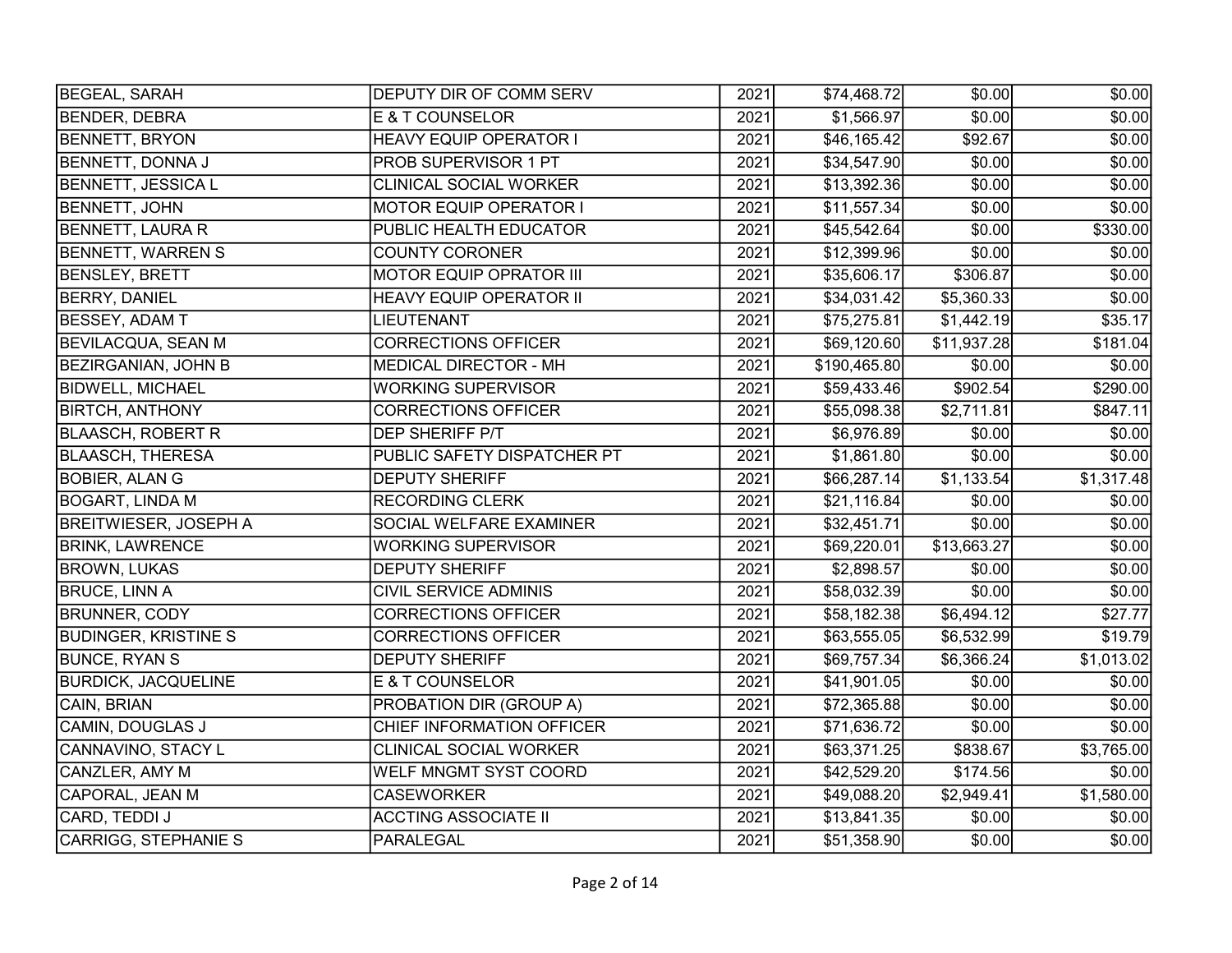| CHANDLER, KATIE R         | <b>DEPUTY CO TREASURER</b>     | 2021 | \$46,814.58] | \$0.00     | \$0.00     |
|---------------------------|--------------------------------|------|--------------|------------|------------|
| CHANDLER, KELSEY          | <b>OFFICE SPECIALIST I</b>     | 2021 | \$4,104.08]  | \$0.00     | \$0.00     |
| CHANDLER, LISA C          | PRINCIPAL MOTOR VEH LIC CLK    | 2021 | \$34,990.40  | \$0.00     | \$0.00     |
| CHIARELLO, KARA A         | <b>OFFICE SPECIALIST III</b>   | 2021 | \$38,717.57  | \$0.00     | \$0.00     |
| CHILSON, BETTY            | <b>ACCTING ASSOCIATE I</b>     | 2021 | \$34,656.02  | \$0.00     | \$0.00     |
| CHILSON, JAYDE T          | <b>CORRECTIONS OFFICER</b>     | 2021 | \$11,701.14] | \$1,111.54 | \$36.60    |
| CHURCHMAN, DAVID R        | ASST FIRE COORD P/T            | 2021 | \$2,899.00   | \$0.00     | \$0.00     |
| <b>CLARK, VERA</b>        | PUBLIC SAFETY DISPATCHER       | 2021 | \$45,985.91  | \$2,071.68 | \$36.80    |
| <b>CLINE, THOMAS R</b>    | 2ND ASST PUBLIC DEFENDER       | 2021 | \$66,360.92  | \$0.00     | \$0.00]    |
| COLE, CHRISTINA C         | <b>CORRECTIONS OFFICER</b>     | 2021 | \$54,198.22  | \$5,199.12 | \$333.13   |
| COLE, DIANE               | SOCIAL WELFARE EXAMINER SEASON | 2021 | \$6,053.34   | \$11.27    | \$0.00]    |
| <b>COLE, STEPHANIE A</b>  | CHIEF PUBLIC SAFETY DISPATCHER | 2021 | \$59,851.00  | \$4,953.09 | \$76.90    |
| COLMAN, HADLEY            | PUBLIC SAFETY DISPATCHER TRAIN | 2021 | \$18,173.94  | \$1,001.19 | \$664.90   |
| CONEY, ASHLEY M           | EARLY INTER SERV COORD         | 2021 | \$43,094.16  | \$0.00     | \$165.00   |
| <b>CONKLIN, ANGELICA</b>  | PUBLIC HEALTH EDUCATOR TEMP    | 2021 | \$10,271.49  | \$0.00     | \$0.00     |
| COOKE, MICHAEL            | SR CLIN SOC WKR                | 2021 | \$61,834.68  | \$0.00     | \$0.00]    |
| COOPER, SANDRA            | DEP COMM OF ELEC BOARD         | 2021 | \$30,265.37  | \$0.00     | \$0.00     |
| <b>CORBIN, BRIAN J</b>    | <b>SR CLIN SOC WKR</b>         | 2021 | \$52,032.15  | \$0.00     | \$0.00     |
| <b>CORDER, CHANELLE</b>   | <b>CORRECTIONS OFFICER</b>     | 2021 | \$924.85     | \$0.00     | \$7.20     |
| <b>CORNEBY, JESSICA</b>   | <b>ACCTING ASSOCIATE II</b>    | 2021 | \$6,827.73   | \$0.00     | \$0.00     |
| CORNELIUS, CORINNE M      | <b>DEPUTY SHERIFF</b>          | 2021 | \$60,094.75  | \$1,380.60 | \$1,523.77 |
| CORNELL, JAMES            | PARALEGAL                      | 2021 | \$48,576.66  | \$0.00     | \$0.00]    |
| <b>CORNELL, WILLIAM</b>   | COMMUNITY SERV WORKER P/T      | 2021 | \$9,556.20   | \$0.00     | \$0.00     |
| CORNWELL, JOHN D          | <b>INVESTIGATOR</b>            | 2021 | \$76,747.06  | \$4,931.51 | \$4,155.92 |
| <b>COSTANTINI, JOYCE</b>  | SPVR MTR VEHICLE BUREAU        | 2021 | \$43,551.39  | \$0.00]    | \$0.00     |
| <b>COULSON, THOMAS P</b>  | 3RD ASST CO ATTORNEY           | 2021 | \$3,527.91   | \$0.00     | \$0.00     |
| COYNE, KATHY A            | <b>SEC TO PUBLIC DEFENDER</b>  | 2021 | \$42,331.52  | \$0.00     | \$0.00     |
| <b>CUSHMAN, BARBARA L</b> | SEC TO COMM PUBLIC WRKS        | 2021 | \$43,226.90  | \$0.00     | \$0.00     |
| DAVIS, ANNE M             | <b>SEC 1ST ASST CO ATTY</b>    | 2021 | \$51,044.27  | \$0.00     | \$0.00     |
| DAVIS, JASON              | <b>CONFIDENTIAL ASSISTANT</b>  | 2021 | \$41,622.93  | \$0.00     | \$0.00     |
| <b>DECKER, SHELLIANNA</b> | PUBLIC SAFETY DISPATCHER       | 2021 | \$62,056.07  | \$7,227.80 | \$144.10   |
| DELMAGE, JOHN H           | SERGEANT-SHERIFF               | 2021 | \$70,271.80  | \$1,936.42 | \$29.03    |
| <b>DELMAGE, JOSHUA</b>    | <b>INVESTIGATOR</b>            | 2021 | \$75,983.35  | \$4,340.28 | \$3,654.14 |
| DEWIND, PETER J           | <b>COUNTY ATTORNEY</b>         | 2021 | \$106,661.27 | \$0.00     | \$0.00     |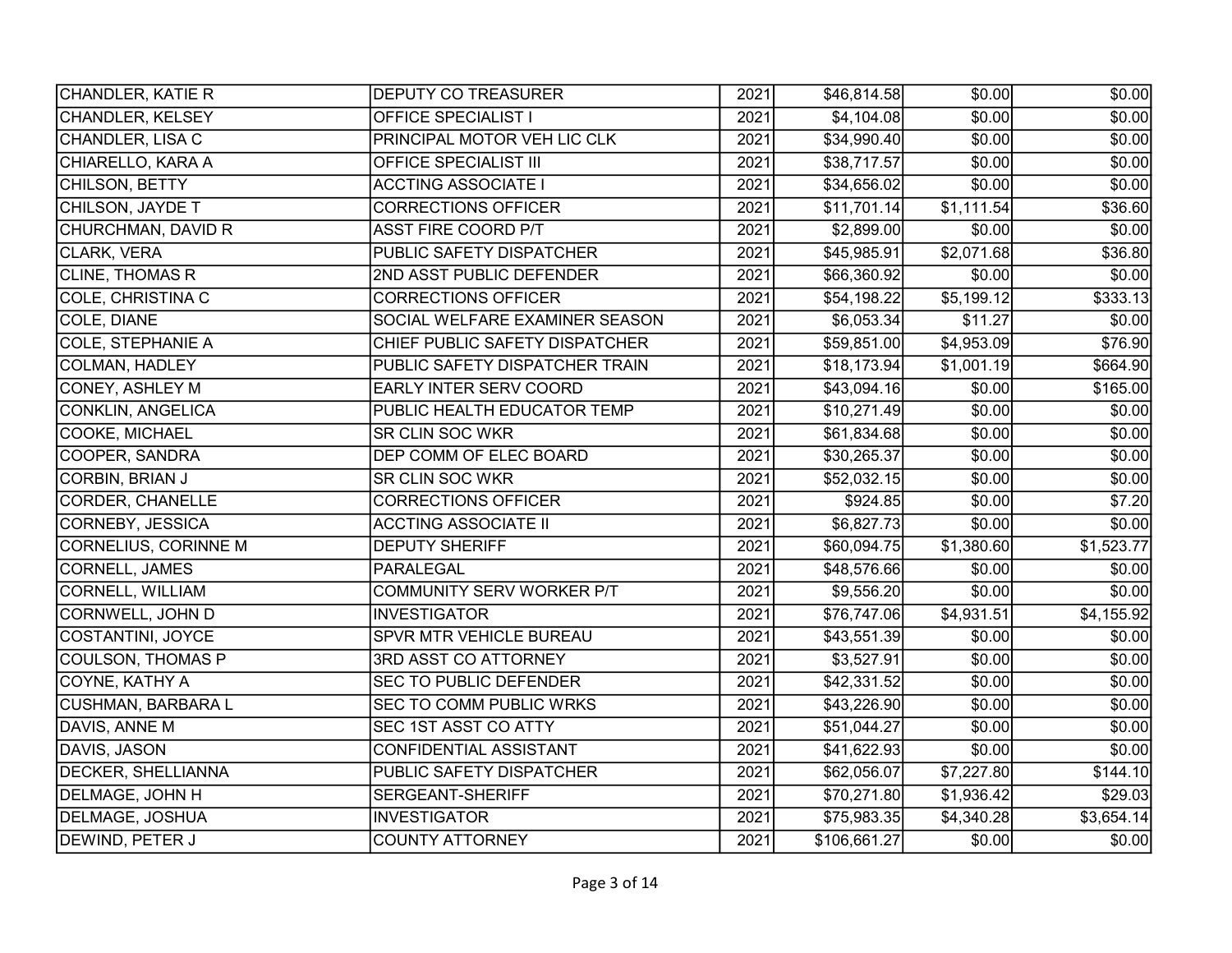| <b>DHUY, BRIAN</b>            | CORRECTIONS OFFICER            | 2021 | \$8,339.47              | \$0.00      | \$0.00     |
|-------------------------------|--------------------------------|------|-------------------------|-------------|------------|
| DITURSI, KERRI                | <b>CLINICAL SOCIAL WORKER</b>  | 2021 | \$58,426.26             | \$0.00      | \$0.00     |
| <b>DIXSON, RICHARD P</b>      | <b>SR COMP MAINT TECH</b>      | 2021 | \$52,754.90             | \$0.00      | \$0.00     |
| DONOVAN, LINDY                | SOCIAL WELFARE EXAMINER        | 2021 | \$7,422.12              | \$0.00      | \$0.00     |
| DUNBAR, JUDY                  | <b>OFFICE SPECIALIST II</b>    | 2021 | \$35,321.16             | \$193.04    | \$0.00     |
| DUNHAM, MICHELLE L            | SR. ALCOHOL & DRUG COUNSELOR   | 2021 | \$48,531.90             | \$0.00      | \$0.00]    |
| DUNSFORD, MARGARET MARY       | <b>CASEWORKER</b>              | 2021 | \$47,089.44             | \$2,014.07  | \$680.00   |
| <b>DUVARNEY, STEVEN G</b>     | PUBLIC SAFETY DISPATCHER PT    | 2021 | \$69.60                 | \$0.00      | \$0.00     |
| <b>EATON, LAUREN</b>          | PUBLIC SAFETY DISPATCHER       | 2021 | $\overline{$45,969.59}$ | \$4,415.50  | \$1,950.35 |
| EDWARDS, CHAD M               | <b>CORRECTIONS SERGEANT</b>    | 2021 | \$61,971.84             | \$177.07    | \$1.51     |
| EIKLOR, AMY E                 | DEP CLERK TO TC LEGIS          | 2021 | \$38,123.64             | \$0.00      | \$0.00]    |
| ERVAY, ALAN                   | <b>MECHANIC / WORKING SUPR</b> | 2021 | \$53,258.40             | \$0.00      | \$0.00     |
| <b>ERVAY, ROBERT</b>          | PUBLIC SAFETY DISPATCHER       | 2021 | \$51,448.92             | \$6,362.06  | \$101.10   |
| FAY, CHRISTINE                | SR CLIN SOC WKR                | 2021 | \$60,666.12             | \$0.00      | \$0.00     |
| <b>FEDOROWICZ, STEPHEN V</b>  | <b>ASST FIRE COORD P/T</b>     | 2021 | \$4,529.12              | \$0.00      | \$0.00     |
| FEEKO, CODY J                 | <b>MOTOR EQUIP OPERATOR I</b>  | 2021 | \$33,592.12]            | \$325.77    | \$0.00]    |
| FELTEY, JOHN J                | <b>HEO SITE LEADER</b>         | 2021 | \$70,113.01             | \$13,848.82 | \$0.00     |
| FENCHEL-KITHCART, JOSHUA J    | <b>ACCOUNTANT</b>              | 2021 | \$31,747.54             | \$0.00      | \$0.00     |
| <b>FERGUSON, MEAGAN</b>       | <b>EARLY INTER SERV COORD</b>  | 2021 | \$43,409.77             | \$0.00      | \$275.00   |
| <b>FERRARO, COLLIN J</b>      | <b>CASEWORKER</b>              | 2021 | \$48,773.35             | \$2,409.62  | \$1,620.00 |
| FERRY, DYLAN P                | <b>CORRECTIONS OFFICER</b>     | 2021 | \$8,801.95              | \$1,117.65  | \$37.20    |
| <b>FETHERBAY, REBECCA</b>     | PRIN SOC WELF EXAMINER         | 2021 | \$50,242.51             | \$640.56    | \$0.00]    |
| <b>FISHER, KATHRYN</b>        | <b>BILLING SPECIALIST</b>      | 2021 | \$39,334.37             | \$0.00      | \$0.00     |
| FORD, COLE                    | <b>ASSISTANT ENGINEER</b>      | 2021 | \$48,997.92             | \$0.00      | \$0.00     |
| <b>FORREST, KENNETH A</b>     | <b>CORRECTIONS OFFICER</b>     | 2021 | \$36,856.97             | \$106.43    | \$0.00     |
| <b>FORTIER, SUSAN G</b>       | <b>ACCT ASSOC I (TEMP)</b>     | 2021 | \$9,800.19              | \$0.00      | \$0.00     |
| FOSTER, TOBY                  | PROBATION OFFICER 1            | 2021 | \$45,125.61             | \$0.00      | \$0.00     |
| FRENCH, KEITH                 | MAINTENANCE MECH II            | 2021 | \$39,441.03             | \$0.00      | \$135.00   |
| FRENCH, LOGAN                 | <b>CORRECTIONS OFFICER</b>     | 2021 | \$31,835.59             | \$1,870.79  | \$747.32   |
| <b>FREYVOGEL, CHRISTINE R</b> | <b>COMMUNITY SERV WORKER</b>   | 2021 | \$30,244.70             | \$0.00      | \$0.00     |
| FRUTCHEY, JOLENE              | <b>OFFICE SPECIALIST I</b>     | 2021 | \$4,943.22              | \$0.00      | \$0.00]    |
| <b>GALLAGHER, THOMAS</b>      | SERGEANT-SHERIFF               | 2021 | \$69,320.35             | \$496.19    | \$1,272.03 |
| <b>GARRISON, KATHERINE E</b>  | PRIN SOC WELF EXAMINER         | 2021 | \$43,142.95             | \$0.00      | \$0.00]    |
| GASBARRA, RAYMOND P           | <b>CORRECTIONS OFFICER</b>     | 2021 | \$47,219.94             | \$7,072.19  | \$439.95   |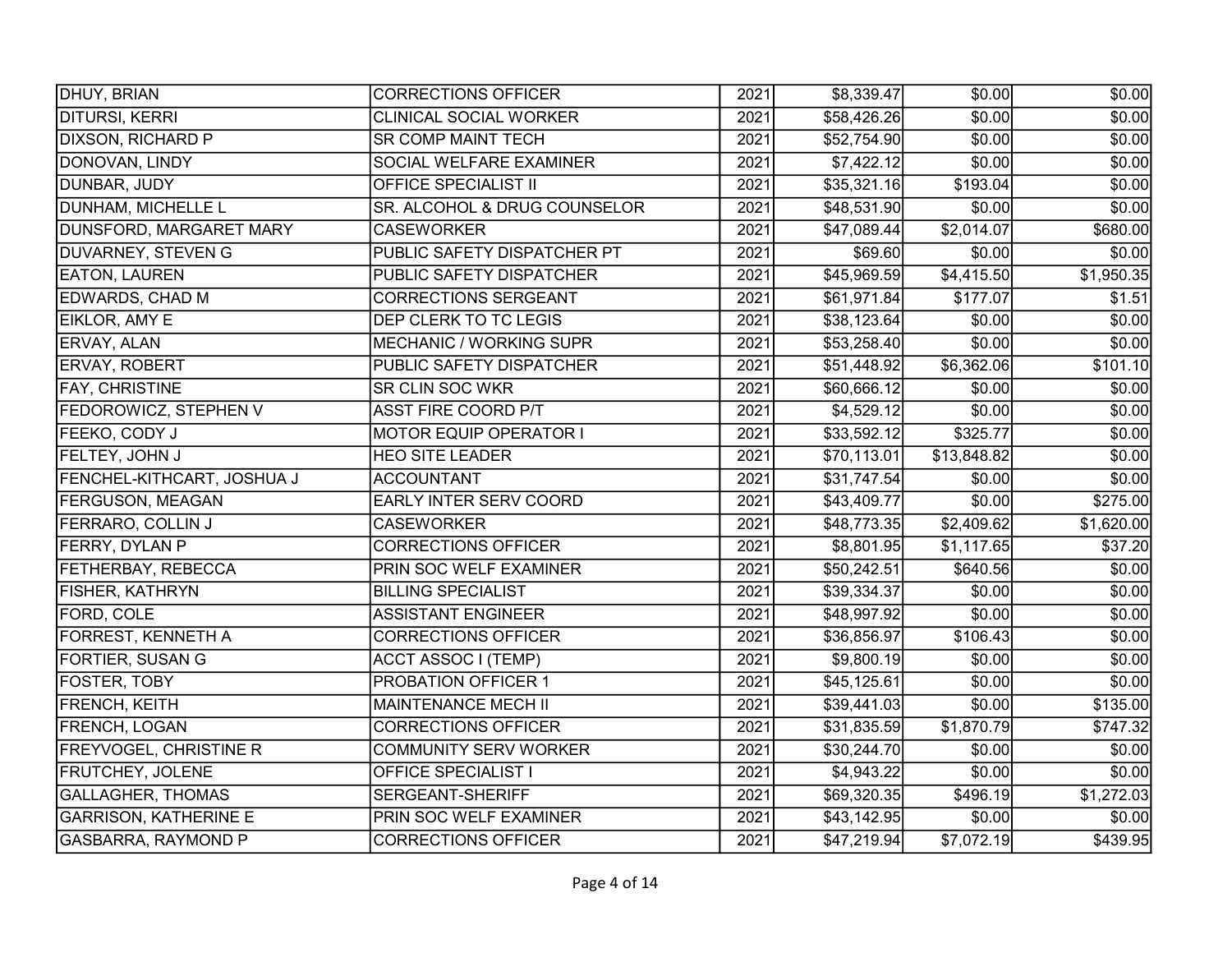| <b>GILLIGAN, DONNA</b>    | <b>ACCTING ASSOCIATE III</b>   | 2021 | \$37,702.82             | \$0.00     | \$0.00]        |
|---------------------------|--------------------------------|------|-------------------------|------------|----------------|
| <b>GILLULE, JUSTIN</b>    | PUBLIC SAFETY DISPATCHER       | 2021 | \$44,503.76             | \$4,174.04 | \$1,646.80     |
| <b>GLOSS, CHRISTINE R</b> | <b>SR CASEWORKER</b>           | 2021 | \$50,750.84]            | \$3,376.64 | \$1,560.00     |
| <b>GOODRICH, BRYAN</b>    | <b>GIS TECHNICIAN</b>          | 2021 | \$44,742.87             | \$0.00     | \$0.00         |
| GOODSPEED, DEBRA          | <b>SR SOC WELFARE EXAMINER</b> | 2021 | \$45,309.42             | \$0.00     | \$0.00         |
| <b>GRAHAM, MICHAEL</b>    | MOTOR EQUIP OPRATOR III        | 2021 | \$39,996.88             | \$0.00     | \$0.00         |
| <b>GRANT, GARY</b>        | DEP COMM SOCIAL SERVS          | 2021 | \$81,743.60             | \$0.00     | \$0.00         |
| <b>GRAVEN, IRENE C</b>    | ASSIGNED COUNSEL ADMIN         | 2021 | \$40,928.20             | \$0.00     | \$0.00         |
| <b>GRAVES, DANIEL R</b>   | <b>CORRECTIONS OFFICER</b>     | 2021 | \$44,182.01             | \$3,709.89 | \$370.66       |
| <b>GRAVES, SUSAN</b>      | <b>SECRETARY TO DCS</b>        | 2021 | \$38,845.54             | \$0.00     | \$0.00         |
| <b>GREEN, JENNIFER</b>    | CASE SUPVR - GRADE B           | 2021 | \$55,060.97             | \$334.57   | \$0.00]        |
| <b>GREGROW, KYLE L</b>    | <b>HEAVY EQUIP OPERATOR I</b>  | 2021 | \$36,976.61             | \$130.32   | \$0.00         |
| <b>GRIEP, MARK A</b>      | DIR WEIGHTS & MSRS I PT        | 2021 | \$14,729.39             | \$0.00     | \$0.00         |
| <b>GRIER, DEREK</b>       | <b>AUTOMOTIVE MECHANIC II</b>  | 2021 | \$43,440.21             | \$117.47   | \$0.00         |
| <b>GRIFFIN, DREW</b>      | DEP DIR INFO TECH/COMM SYS     | 2021 | \$59,760.97             | \$0.00     | \$0.00         |
| <b>GRIFFIN, MEAGHAN</b>   | SOCIAL WELFARE EXAMINER SEASON | 2021 | \$4,215.92              | \$0.00     | \$0.00]        |
| <b>GRIFFIN, SUELLEN</b>   | <b>DEPUTY COUNTY CLERK</b>     | 2021 | \$50,201.89             | \$0.00     | \$0.00         |
| <b>GUNNING, MICHAEL</b>   | <b>INVESTIGATOR</b>            | 2021 | \$75,697.59             | \$4,165.02 | \$3,414.19     |
| HADDEN, MARISA            | <b>CASEWORKER</b>              | 2021 | \$32,626.35             | \$79.29    | \$100.00       |
| <b>HALL, GREG S</b>       | <b>CORRECTIONS OFFICER</b>     | 2021 | \$52,440.87             | \$1,016.02 | \$10.20        |
| HALL, LILA                | <b>ELECTION WORKER</b>         | 2021 | \$599.56                | \$0.00     | \$0.00         |
| <b>HALLETT, RICHARD</b>   | <b>UNDERSHERIFF</b>            | 2021 | \$87,651.06             | \$0.00     | \$0.00         |
| HAMMOND, GARY J           | <b>COMIS PUBLIC WORKS</b>      | 2021 | \$99,837.22             | \$0.00     | \$0.00         |
| HAND, BONNIE              | <b>VETERAN'S SERVICE OFF</b>   | 2021 | $\overline{$10,505.16}$ | \$0.00     | \$0.00         |
| <b>HARRIS, NATE M</b>     | <b>CORRECTIONS OFFICER</b>     | 2021 | \$54,871.12             | \$3,047.65 | \$162.98       |
| HARRIS, SHERRI            | <b>ACCTING ASSOCIATE III</b>   | 2021 | \$44,083.17             | \$180.94   | \$0.00         |
| HARRIS, SONJA             | <b>CASEWORKER</b>              | 2021 | \$50,570.69             | \$235.11   | \$0.00         |
| HASKELL, CATHY A          | <b>CLERK CO LEGISLATURE</b>    | 2021 | \$71,063.82             | \$0.00     | \$0.00         |
| <b>HASKETT, SUSAN</b>     | <b>INFO SECURITY OFFICER</b>   | 2021 | \$2,501.13              | \$0.00     | \$0.00         |
| <b>HASKINS, DENISE</b>    | <b>OFFICE SPECIALIST I</b>     | 2021 | \$33,039.65             | \$72.41    | \$0.00         |
| HATCH, ALICHA             | <b>VOTING MACHINE TECH</b>     | 2021 | \$22,305.00             | \$2,565.00 | $\sqrt{$0.00}$ |
| HAUPTFLEISCH, TARA        | PRIN SOC WELF EXAMINER         | 2021 | \$46,750.28             | \$319.41   | \$0.00]        |
| HAWKS, GEORG-KAREN        | <b>OFFICE SPECIALIST II</b>    | 2021 | \$16,294.20             | \$0.00     | \$0.00         |
| <b>HEALY, CATHERINE G</b> | <b>CLINICAL PROGRAM DIR</b>    | 2021 | \$69,423.82             | \$0.00     | \$0.00         |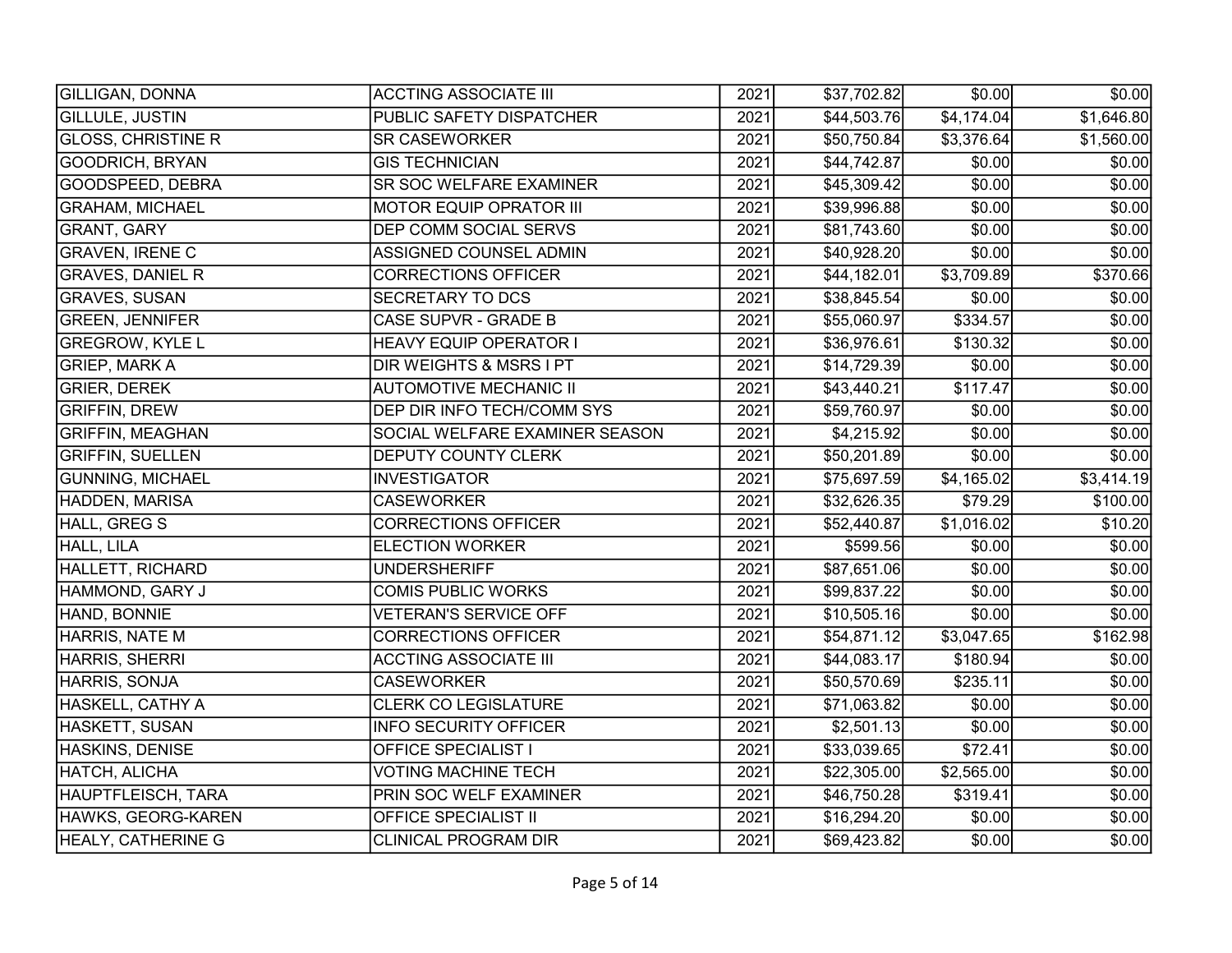| HEFFERNAN, CHERYL L       | MOTOR VEHICLE LICENSE CLERK     | 2021 | \$28,694.08  | \$0.00      | \$0.00]    |
|---------------------------|---------------------------------|------|--------------|-------------|------------|
| <b>HELMETSIE, BRAD E</b>  | ASSISTANT PUB DEFENDER PT       | 2021 | \$35,568.50  | \$0.00      | \$0.00     |
| HENRY, BRIAN R            | <b>DEPUTY SHERIFF</b>           | 2021 | \$67,952.33  | \$877.63    | \$1,765.24 |
| HENRY, NANCY              | <b>CIVIL SERVICE TECHNICIAN</b> | 2021 | \$42,421.23  | \$0.00      | \$0.00]    |
| HEYMAN, JANICE            | <b>DENTAL ASSISTANT PT</b>      | 2021 | \$3,949.18   | \$0.00      | \$0.00     |
| <b>HEYMAN, KIMBERLY</b>   | SOCIAL SERV EMPL SPEC           | 2021 | \$45,297.52  | \$0.00      | \$0.00     |
| HILDEBRANDT, JULIE        | SOCIAL WELFARE EXAMINER SEASON  | 2021 | \$10,318.10  | \$0.00      | \$0.00     |
| <b>HILL, TRACY L</b>      | SOCIAL WELFARE EXAMINER         | 2021 | \$44,510.21  | \$243.26    | \$0.00     |
| <b>HOGAN, MARGARET</b>    | <b>CORRECTIONS OFFICER</b>      | 2021 | \$60,138.45  | \$10,632.26 | \$340.23   |
| HOLBROOK, DOREEN          | <b>ACCTING ASSOCIATE III</b>    | 2021 | \$37,713.25  | \$0.00      | \$0.00     |
| <b>HOLCOMB, SHANNON L</b> | <b>RECORDING CLERK</b>          | 2021 | \$29,260.31  | \$0.00      | \$0.00     |
| HOLLENBECK, EARL          | <b>CORRECTIONS SERGEANT</b>     | 2021 | \$83,679.87  | \$21,972.14 | \$421.13]  |
| HOLLENBECK, EDDIE         | <b>TIOGA COUNTY LEGISLATOR</b>  | 2021 | \$11,340.96  | \$0.00      | \$0.00]    |
| <b>HOLLENBECK, RITA</b>   | COOK P/T                        | 2021 | \$7,047.16   | \$0.00      | \$0.00]    |
| <b>HOLOCHAK, KYLIE M</b>  | SENIOR PUBLIC HEALTH EDUCATOR   | 2021 | \$46,718.87  | \$0.00      | \$165.00   |
| HOLT, BRENDA              | SEC TO COMMIS DSS               | 2021 | \$38,415.74] | \$0.00      | \$0.00]    |
| HOOKER, HEIDI             | <b>SR CASEWORKER</b>            | 2021 | \$31,806.56  | \$2,345.68  | \$815.00   |
| <b>HOPKINS, JANIS R</b>   | <b>RECORDING CLERK</b>          | 2021 | \$30,530.64  | \$0.00      | \$0.00     |
| HORAN, JEANETTE           | SR SOC WELFARE EXAMINER         | 2021 | \$42,357.25  | \$0.00      | \$0.00     |
| <b>HORTON, HEATHER</b>    | SOCIAL SERV EMPL SPEC           | 2021 | \$41,265.91  | \$0.00      | \$0.00     |
| HOUZE, DANTE E            | <b>COOK</b>                     | 2021 | \$33,465.75  | \$5,943.57  | \$0.00]    |
| <b>HOUZE, HEATHER</b>     | SOCIAL WELFARE EXAMINER         | 2021 | \$32,575.45  | \$0.00      | \$0.00]    |
| HOWARD, GARY W            | <b>COUNTY SHERIFF</b>           | 2021 | \$92,593.53  | \$0.00      | \$0.00     |
| HOWARD, KATHERINE         | <b>CASEWORKER</b>               | 2021 | \$48,782.96  | \$3,047.59  | \$1,340.00 |
| <b>HUMES, KEVIN</b>       | <b>PARALEGAL</b>                | 2021 | \$41,914.21  | \$0.00      | \$0.00     |
| HUSEBY, TERIE W           | CO DIR OF REAL PROP SVC         | 2021 | \$65,753.07  | \$0.00      | \$0.00]    |
| <b>IVES, SHAWNA</b>       | <b>SUPPORT INVESTIGATOR</b>     | 2021 | \$36,250.86  | \$0.00      | \$0.00     |
| JACOBS, TAMIE             | <b>OFFICE SPECIALIST I</b>      | 2021 | \$5,027.50   | \$0.00      | \$0.00     |
| JARDINE, ELAINE D         | <b>COUNTY PLANNING DIRECTO</b>  | 2021 | \$75,811.22  | \$0.00      | \$0.00     |
| JERZAK, STEPHANIE         | CHIEF ACCOUNTANT                | 2021 | \$63,746.20  | \$0.00      | \$0.00     |
| <b>JOBIN, BROOKE</b>      | <b>CASEWORKER</b>               | 2021 | \$7,378.14   | \$146.39    | \$90.00]   |
| JOHNSON, KELLY A          | <b>RECORDING CLERK</b>          | 2021 | \$30,158.68  | \$0.00      | \$0.00]    |
| <b>JONES, BILL</b>        | PROBATION OFFICER 2/SR PO       | 2021 | \$44,215.13  | \$0.00      | \$0.00     |
| JONES, KYRI L             | <b>CORRECTIONS OFFICER</b>      | 2021 | \$52,458.75  | \$6,429.56  | \$277.28   |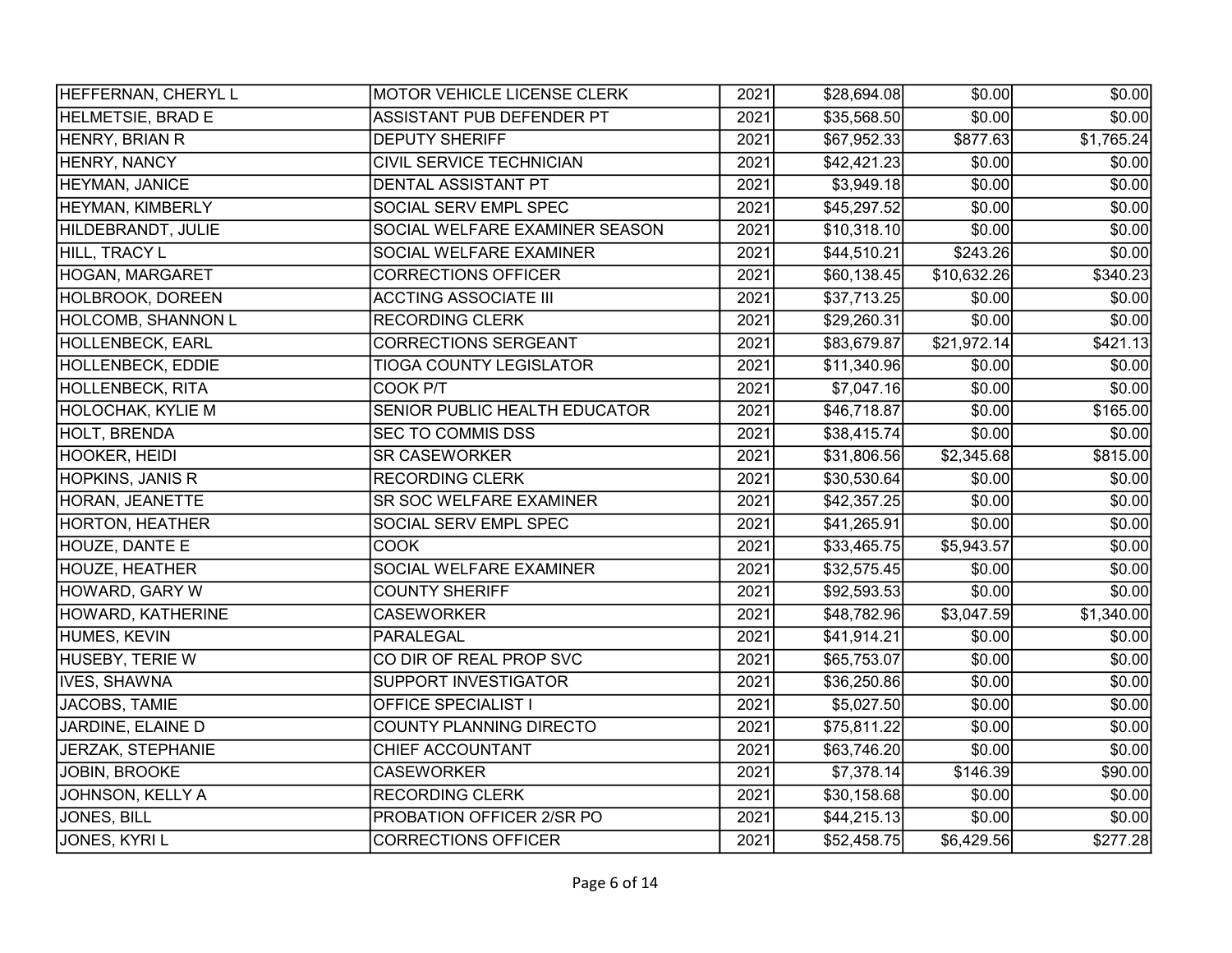| JONES, POLLY J               | MOTOR EQUIP OPERATOR II       | 2021 | \$12,451.10  | \$0.00      | \$0.00     |
|------------------------------|-------------------------------|------|--------------|-------------|------------|
| JOYCE, AMY M                 | <b>RECORDS MGT CLERK</b>      | 2021 | \$32,517.55  | \$0.00      | \$0.00     |
| <b>KALLIN, KRISTEN S</b>     | SEC TO DIR OF PROBATION       | 2021 | \$49,013.14] | \$0.00      | \$0.00     |
| <b>KELLEY, KELLY</b>         | SR SOC WELFARE EXAMINER       | 2021 | \$46,788.09  | \$0.00      | \$0.00     |
| KELLY, KERI L                | <b>CORRECTIONS OFFICER</b>    | 2021 | \$53,225.69  | \$8,023.15  | \$514.32   |
| <b>KEMMERY, SHAWN P</b>      | <b>DEPUTY SHERIFF</b>         | 2021 | \$64,127.87  | \$231.52    | \$60.23    |
| KEMP-YAEGER, BRENDA A        | <b>DEPUTY SHERIFF</b>         | 2021 | \$71,400.41  | \$7,088.87  | \$1,874.46 |
| <b>KETCHUM, JUSTIN</b>       | <b>CORRECTIONS OFFICER</b>    | 2021 | \$48,154.80  | \$7,711.84  | \$241.50   |
| KIBALLA, LUKAS F             | <b>CORRECTIONS OFFICER</b>    | 2021 | \$47,343.52  | \$6,869.02  | \$266.70   |
| KIDNEY, TINA                 | <b>CORRECTIONS OFFICER</b>    | 2021 | \$69,358.45  | \$7,383.92  | \$347.55   |
| <b>KIECHLE, FREDERICK A</b>  | PROBATION OFFICER 2/SR PO     | 2021 | \$46,716.98  | \$0.00      | \$0.00]    |
| KING, JUSTIN A               | <b>CORRECTIONS OFFICER</b>    | 2021 | \$55,062.99  | \$14,717.33 | \$237.86   |
| KIPLING, JULIE L             | <b>INVESTIGATOR</b>           | 2021 | \$27,631.46  | \$0.00      | \$746.00   |
| KLETT, ANDREA                | <b>COUNTY CLERK</b>           | 2021 | \$70,366.38  | \$0.00      | \$0.00     |
| KLINE, RYAN                  | <b>COUNTY CORONER</b>         | 2021 | \$10,295.91  | \$73.30     | \$28.80    |
| KNAPP, ALBERT                | PUB HEALTH SANITARIAN         | 2021 | \$51,765.98  | \$0.00      | \$4,365.00 |
| KOCHIN, CUYLER               | NETWORK ADMINISTRATOR         | 2021 | \$46,149.87  | \$0.00      | \$0.00     |
| KONECNY, MICHELE L           | <b>CORRECTIONS OFFICER</b>    | 2021 | \$57,632.76  | \$601.04    | \$29.45    |
| KOPALEK, TODD M              | SUPERVISING PH SANITARIAN     | 2021 | \$70,806.67  | \$0.00      | \$4,675.00 |
| KORBA, CHRISTOPHER           | <b>DIR OF ADMIN SERVICES</b>  | 2021 | \$66,923.70  | \$0.00      | \$0.00     |
| KORBAR, MEDARD               | TECHNICAL FACILITY SUPR       | 2021 | \$52,833.50  | \$908.77    | \$5,290.00 |
| KOVALOVSKY, CAROLA           | <b>SEC TO DIST ATTORNEY</b>   | 2021 | \$43,597.54  | \$0.00      | \$0.00     |
| <b>KOVALOVSKY, PETER</b>     | <b>CLERK (SEASONAL)</b>       | 2021 | \$5,906.25   | \$0.00      | \$0.00     |
| <b>KROHMALNEY, HEATHER D</b> | <b>CORRECTIONS OFFICER</b>    | 2021 | \$63,184.50  | \$6,166.70  | \$22.14    |
| <b>KROHN, JESSICA L</b>      | <b>CLINICAL SOCIAL WORKER</b> | 2021 | \$33,480.90  | \$0.00]     | \$0.00     |
| LACHMAN, SUZANNE M           | <b>ELECTION WORKER</b>        | 2021 | \$593.60     | \$0.00      | \$0.00     |
| LAVORE, FRANK P              | DEP SHERIFF P/T               | 2021 | \$16,042.02  | \$0.00      | \$0.00]    |
| LAVORE, NICHOLAS G           | <b>CORRECTIONS OFFICER</b>    | 2021 | \$59,498.98  | \$14,508.92 | \$273.60   |
| LAYMAN, BRUCE E              | <b>VOTING MACHINE TECH</b>    | 2021 | \$23,277.50  | \$2,947.50  | \$0.00     |
| LAYMAN, VERA                 | <b>DEP COMM OF ELEC BOARD</b> | 2021 | \$36,091.55  | \$0.00      | \$0.00     |
| LEE, JESSICA N               | SOCIAL WELFARE EXAMINER       | 2021 | \$29,554.75  | \$35.73     | \$0.00     |
| LEONARD, NANCY               | OFFICE SPEC I (SEASONAL)      | 2021 | \$2,360.82   | \$0.00      | \$0.00     |
| LEWIS, NEIL J                | <b>COUNTY CORONER</b>         | 2021 | \$1,799.90   | \$0.00      | \$0.00     |
| LINK, AMY                    | <b>ACCTING ASSOCIATE II</b>   | 2021 | \$3,438.84   | \$0.00      | \$0.00     |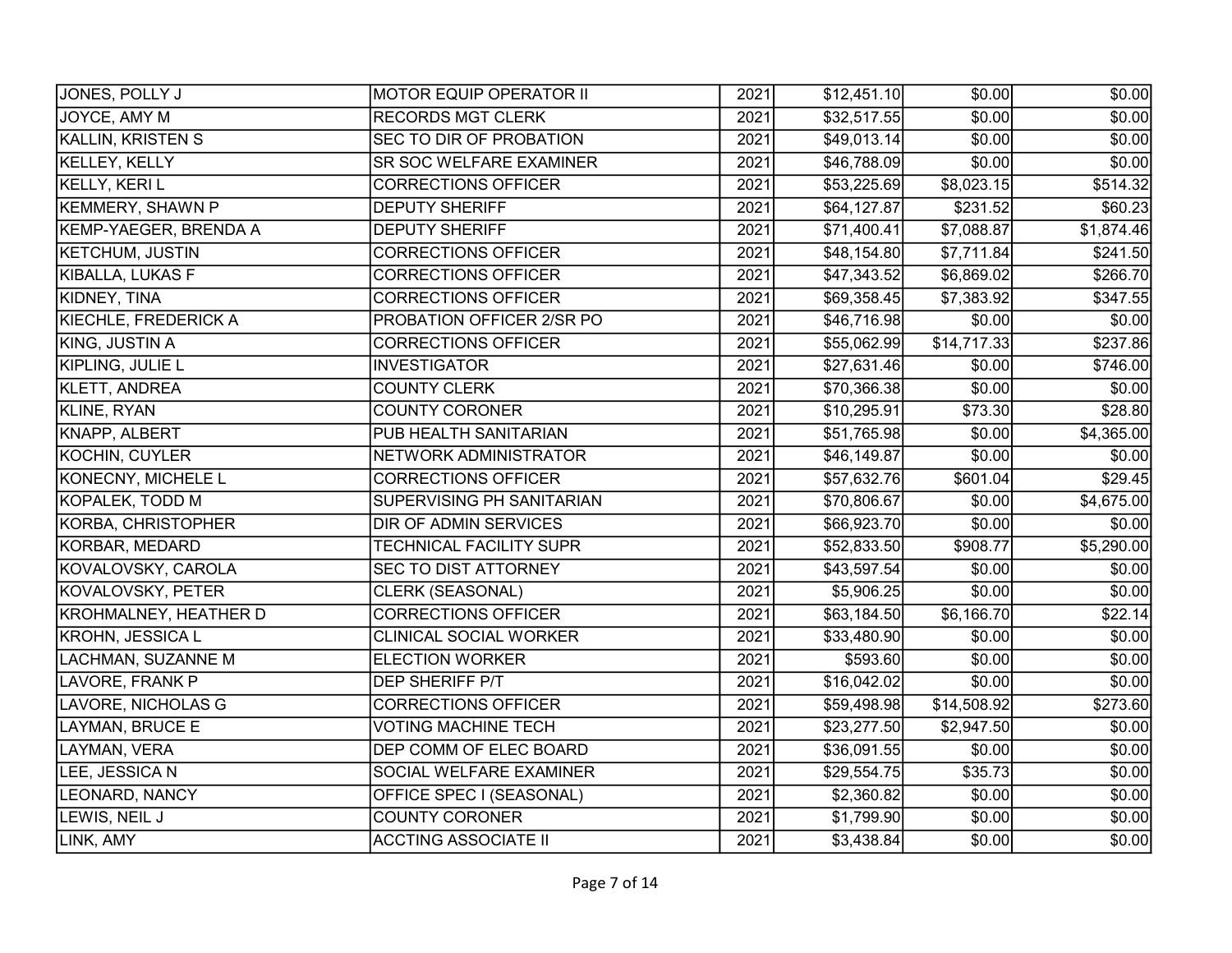| LISKE, DENISE B           | <b>SOC SVCS INVESTIGATOR</b>   | 2021 | \$42,627.21             | \$0.00      | \$0.00         |
|---------------------------|--------------------------------|------|-------------------------|-------------|----------------|
| LITTLE, CLIFFORD R        | <b>DEPUTY SHERIFF</b>          | 2021 | $\overline{$64,438.20}$ | \$559.44    | \$42.64        |
| LONGO, RYAN               | SERGEANT-SHERIFF               | 2021 | \$73,288.04             | \$5,441.44  | \$1,609.37     |
| LOUNSBURY, TINA M         | <b>SR CASEWORKER/RN</b>        | 2021 | \$66,711.92             | \$0.00      | \$0.00]        |
| <b>LOVELAND, JEREMY S</b> | CHIEF INFORMATION OFFICER      | 2021 | \$30,310.20             | \$0.00      | \$0.00         |
| LOVELL, JESSICA L         | SUPVG PUB HEALTH NURSE         | 2021 | \$73,564.17             | \$0.00      | \$11,100.00    |
| LUCE, CRYSTAL             | <b>OFFICE SPECIALIST II</b>    | 2021 | \$34,410.05             | \$705.17    | \$0.00         |
| LUNN, BRANDY M            | SOCIAL WELFARE EXAMINER        | 2021 | \$31,253.98             | \$88.36     | \$0.00         |
| LUPO, EDITH V             | CERT ALCOHOL&DRUG COUNS        | 2021 | \$5,123.22              | \$0.00      | \$0.00         |
| LURCOCK, DARCY M          | PROBATION OFFICER 1            | 2021 | \$45,125.61             | \$0.00      | $\sqrt{$0.00}$ |
| LUTHER, CAROL P           | <b>ACCT CLERK - TYPIST P/T</b> | 2021 | \$11,106.05             | \$0.00      | \$0.00         |
| MACNAUGHTON, JOYLYNN      | CASE SUPVR - GRADE B           | 2021 | \$53,944.91             | \$1,401.69  | \$0.00         |
| MADISON, GARRETT L        | <b>DEPUTY SHERIFF</b>          | 2021 | \$61,133.37             | \$1,882.73  | \$580.76       |
| MALEC, MARYANNE           | PROBATION OFFICER 1            | 2021 | \$46,133.01             | \$0.00      | \$0.00         |
| MANCINI, CHERYL A         | <b>1ST ASST DIST ATTORNEY</b>  | 2021 | \$86,530.60             | \$0.00      | \$0.00         |
| MANGINI, RANDY            | <b>CASEWORKER</b>              | 2021 | \$2,093.76              | \$0.00      | \$0.00         |
| MARCOCCI, DAVID           | MAINTENANCE MECH III           | 2021 | \$44,649.77             | \$0.00      | \$0.00         |
| MARSH, BRYAN R            | <b>CORRECTIONS OFFICER</b>     | 2021 | \$60,466.44             | \$10,988.92 | \$405.07       |
| MARSH, JORDAN R           | SR EARLY INTER SERV COORD      | 2021 | \$45,066.39             | \$0.00      | \$385.00       |
| MARSH, MICHAELA           | <b>DEPUTY SHERIFF</b>          | 2021 | \$15,824.43             | \$136.59    | \$379.98       |
| MARSHALL, MICAH           | <b>CORRECTIONS OFFICER</b>     | 2021 | $\overline{$}15,462.18$ | \$1,803.54  | \$46.80        |
| MARTIN, KIRK O            | <b>DISTRICT ATTORNEY</b>       | 2021 | \$199,605.79            | \$0.00      | \$0.00         |
| MASTERSON, SAWYER         | <b>CORRECTIONS OFFICER</b>     | 2021 | \$6,431.93              | \$316.17    | \$55.20        |
| MASTRO, NANCY E           | MAIL CLERK P/T                 | 2021 | \$8,461.62              | \$0.00      | \$0.00         |
| <b>MASTRO, STEPHEN</b>    | PUBLIC HEALTH EDUCATOR TEMP    | 2021 | \$9,799.65              | \$103.70    | \$0.00         |
| MATTISON-CORNEBY, CAMILLE | SEC TO PERSONNEL OFF           | 2021 | \$40,114.67             | \$0.00      | \$0.00         |
| MCCAFFERTY, LISA          | PUBLIC HEALTH DIRECTOR         | 2021 | \$122,658.23            | \$29,095.70 | \$0.00         |
| MCCALL, SHERI             | <b>EMPLOYMENT CTR SUPERVR</b>  | 2021 | \$57,846.78             | \$0.00      | \$0.00         |
| MCCANN, DENIS             | <b>DIR OF ADMIN SERVICES</b>   | 2021 | \$79,088.87             | \$0.00      | \$0.00         |
| MCFADDEN, JAMES P         | <b>COUNTY TREASURER</b>        | 2021 | \$67,730.67             | \$0.00      | \$0.00         |
| MCGOFF, MAGGIE            | PUBLIC HEALTH EDUCATOR TEMP    | 2021 | \$39,766.72             | \$492.58    | \$55.00        |
| MCSWEENEY, ERIN J         | PUBLIC SAFETY DISPATCHER TRAIN | 2021 | \$18,769.25             | \$1,659.08  | \$500.50       |
| MIDDAUGH, GRACE A         | <b>VETERAN'S SERVICE OFF</b>   | 2021 | \$5,802.12              | \$0.00      | \$0.00]        |
| MIDDAUGH, MICHAEL F       | <b>DIR VET SRVC AGENCY</b>     | 2021 | \$44,053.77             | \$0.00      | \$0.00         |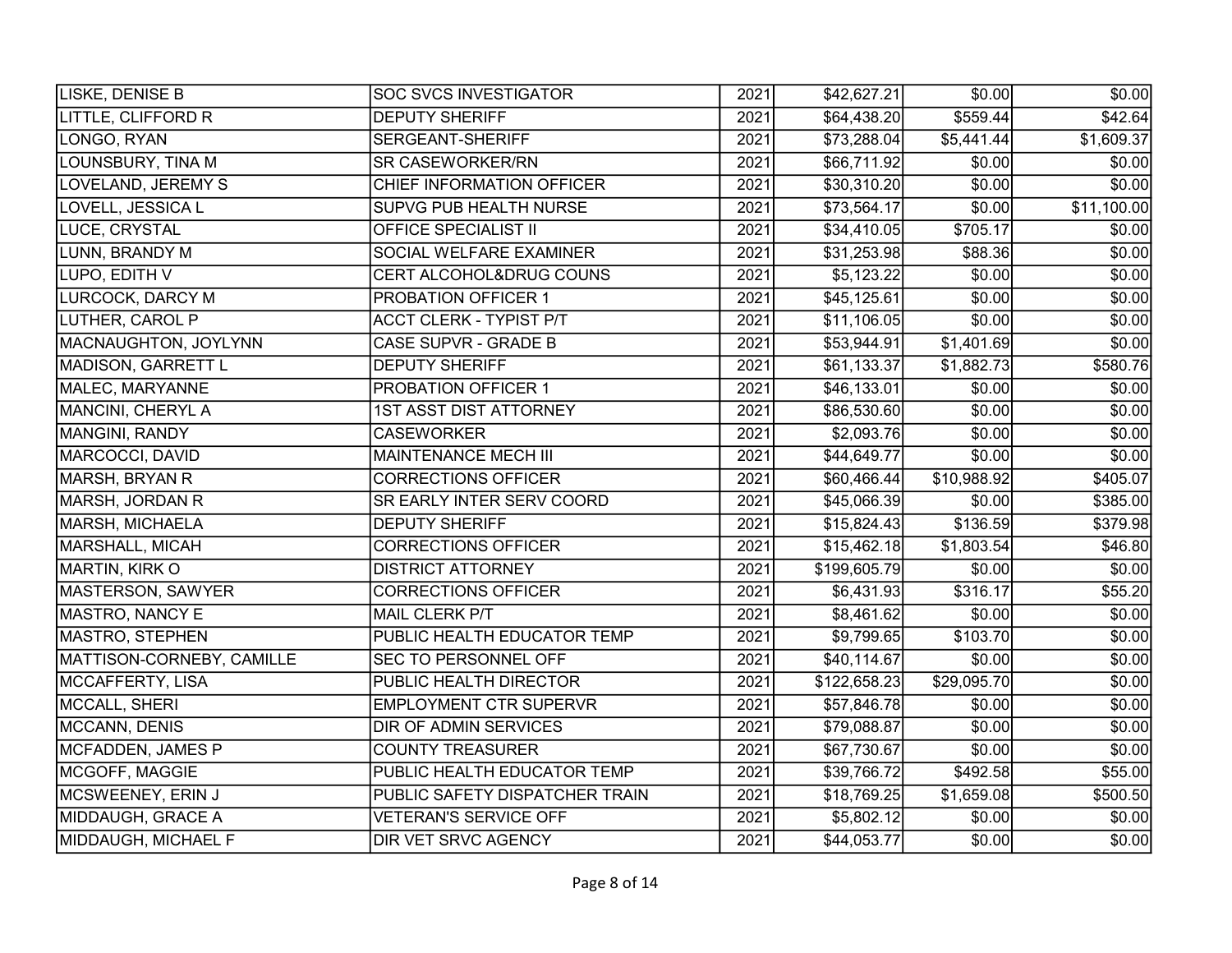| MIDOLO-RAY, CHRISTIAN A     | <b>DEPUTY SHERIFF</b>               | 2021 | $\overline{$63,174.89}$ | \$9,452.36  | \$2,222.43 |
|-----------------------------|-------------------------------------|------|-------------------------|-------------|------------|
| MILLER, AMANDA              | <b>CASEWORKER</b>                   | 2021 | \$1,707.74              | \$0.00      | \$0.00]    |
| MILLER, TODD                | <b>1ST ASST PUB DEFENDER</b>        | 2021 | \$43,444.16             | \$0.00      | \$0.00     |
| MONELL, S TRACY S           | <b>TIOGA COUNTY LEGISLATOR</b>      | 2021 | \$11,340.96             | \$0.00      | \$0.00]    |
| MOORE, CASSANDRA            | <b>CASEWORKER</b>                   | 2021 | \$47,066.89             | \$1,856.52  | \$815.00   |
| MOORE, PORSHEA              | PEER ADVOCATE                       | 2021 | \$32,158.25             | \$0.00      | \$0.00]    |
| MOORE, SARAH J              | CASE SUPVR - GRADE B                | 2021 | \$56,127.85             | \$3,433.23  | \$150.00   |
| MORGAN, DEAN                | <b>CODE ENFORCE OFFICER</b>         | 2021 | \$487.05                | \$0.00      | \$0.00     |
| MORGAN, LORI                | DIR OF COMMUNITY SERV               | 2021 | \$94,758.00             | \$0.00      | \$0.00     |
| MORLEY, JOSHUA              | MAINTENANCE MECH II                 | 2021 | \$43,422.81             | \$200.33    | \$0.00     |
| <b>MORRIS, JESSICA</b>      | <b>SUPPORT INVESTIGATOR</b>         | 2021 | \$37,705.50             | \$0.00      | \$0.00     |
| MOSS, JAREN M               | <b>CORRECTIONS OFFICER</b>          | 2021 | \$58,718.96             | \$13,667.80 | \$534.70   |
| MULLEN, DENNIS M            | <b>TIOGA COUNTY LEGISLATOR</b>      | 2021 | \$11,340.96             | \$0.00      | \$0.00     |
| MURPHY, LAURAN              | CASE SUPVR - GRADE B                | 2021 | \$18,291.80             | \$203.63    | \$0.00     |
| MURRAY, THOMAS              | <b>MAINTENANCE MECH III</b>         | 2021 | \$44,916.29             | \$0.00      | \$2,700.00 |
| MYERS, ELIZABETH            | DIRECTOR OF SOCIAL SERVICES         | 2021 | \$70,010.82             | \$0.00      | \$0.00]    |
| NALEPA, SHAWN J             | <b>CAPTAIN-OPERATIONS OFFI</b>      | 2021 | \$82,671.15             | \$0.00      | \$0.00     |
| NICKELS, PEGGIE             | <b>ACCTING ASSOCIATE III</b>        | 2021 | \$36,475.95             | \$0.00      | \$0.00     |
| NORRIS, JOHN                | <b>CASEWORKER</b>                   | 2021 | \$51,855.46             | \$1,067.54  | \$0.00     |
| NORTHUP, KAREN              | SOCIAL WELFARE EXAMINER             | 2021 | \$33,276.64             | \$0.00      | \$0.00     |
| NORTON, MARLEY M            | <b>CASEWORKER</b>                   | 2021 | \$5,123.22              | \$0.00      | \$0.00     |
| OBREGON, DIANE              | <b>ACCT CLERK - TYPIST P/T</b>      | 2021 | \$9,345.24              | \$0.00      | \$0.00     |
| O'ROURKE, BETHANY B         | PERSONNEL OFFICER                   | 2021 | \$92,961.35             | \$0.00      | \$0.00     |
| <b>ORTU, ABIGAIL</b>        | <b>COMMUNITY DEVELOP SPECIALIST</b> | 2021 | \$51,046.85             | \$0.00      | \$0.00     |
| <b>OSTRANDER, WILLIAM A</b> | <b>GIS MANAGER</b>                  | 2021 | \$59,352.77             | \$0.00      | \$0.00     |
| PALANZA, ROBERT A           | MOTOR VEHICLE LICENSE CLERK         | 2021 | \$29,006.31             | \$0.00      | \$0.00     |
| <b>PALINOSKY, STEVEN B</b>  | <b>OFFICE SPECIALIST III</b>        | 2021 | \$36,834.57             | \$0.00      | \$0.00     |
| PALMER, ALYSIA D            | CERT ALCOHOL&DRUG COUNS             | 2021 | \$26,218.60             | \$0.00      | \$0.00     |
| PALOMBIZIO, TRACY           | SR CSW SCHOOL COMM BASED            | 2021 | \$61,255.32             | \$0.00      | \$0.00     |
| PASTO, RHONDA M             | ASSISTANT PUB DEFENDER PT           | 2021 | \$16,439.43             | \$0.00      | \$0.00     |
| PAYNE, JOLENE L             | <b>DEPUTY SHERIFF</b>               | 2021 | \$63,120.41             | \$2,261.75  | \$1,881.38 |
| <b>PERDUE, GAIL</b>         | <b>EXECUTIVE SECRETARY</b>          | 2021 | \$48,211.15]            | \$0.00      | \$0.00]    |
| PERKINS, RICHARD            | DEP COMM OF PUBLIC WRKS             | 2021 | \$76,789.47             | \$0.00      | \$0.00     |
| PHILLIPS, AMBER J           | SOCIAL WELFARE EXAMINER             | 2021 | \$33,341.13             | \$451.85    | \$0.00     |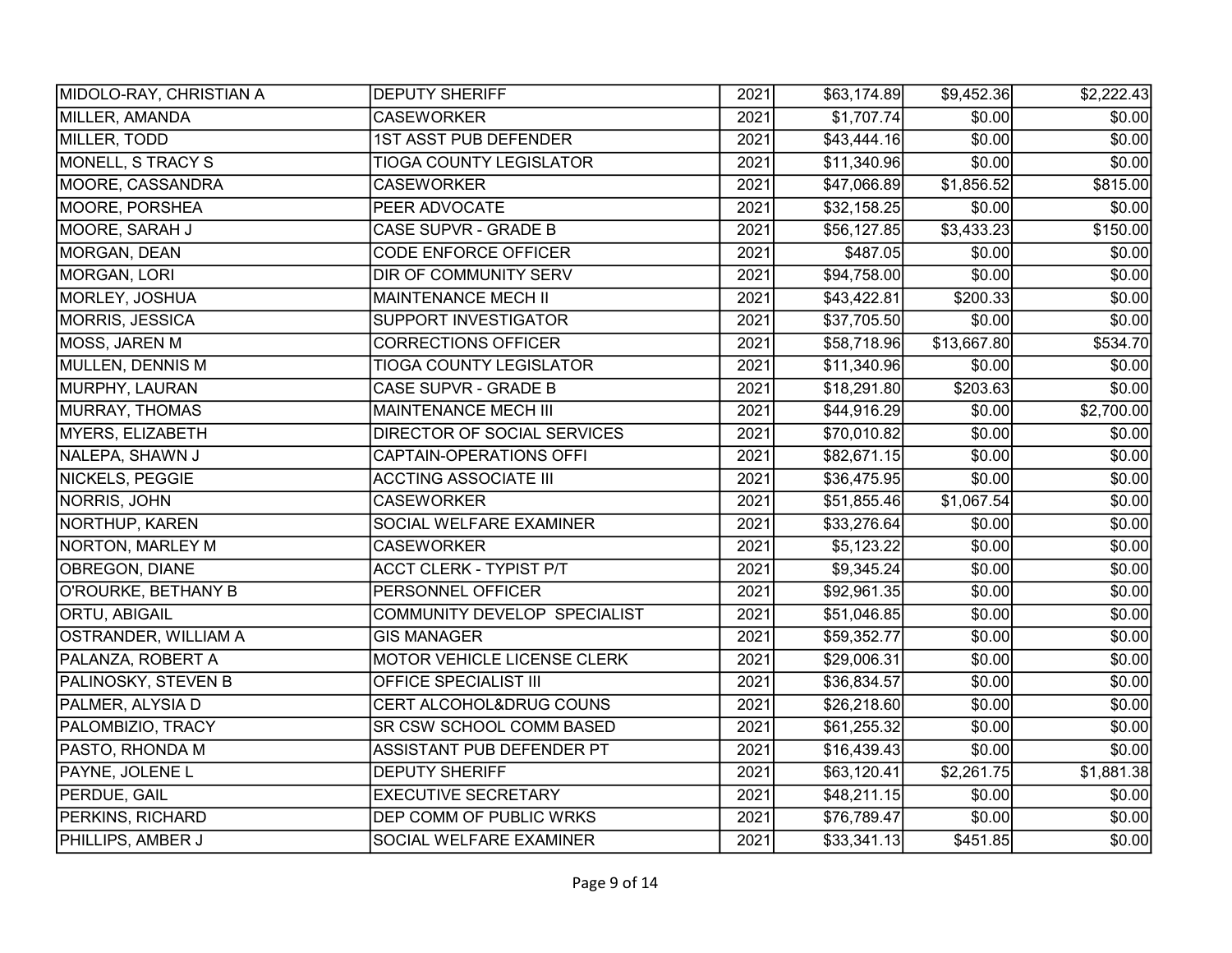| PIANOSI, MARIETTA E         | <b>ACCTING ASSOCIATE II</b>    | 2021 | \$30,159.12] | \$0.00     | \$0.00]    |
|-----------------------------|--------------------------------|------|--------------|------------|------------|
| PICALIA, GIOVANNI           | <b>CORRECTIONS OFFICER</b>     | 2021 | \$6,893.07   | \$144.06   | \$48.00    |
| PIPHER, ROBERT P            | <b>MOTOR EQUIP OPERATOR I</b>  | 2021 | \$6,046.87   | \$0.00     | \$0.00     |
| PLACE, KIMBERLY             | SOCIAL SERV EMPL SPEC          | 2021 | \$38,994.59  | \$0.00     | \$0.00     |
| PLEW, TYLER F               | <b>CORRECTIONS OFFICER</b>     | 2021 | \$50,874.13  | \$3,859.03 | \$303.72   |
| POFF, AMY E                 | <b>BENEFITS MANAGER</b>        | 2021 | \$59,492.99  | \$0.00     | \$0.00]    |
| POLUKA, ANDREA R            | SR CSW SCHOOL COMM BASED       | 2021 | \$65,850.16  | \$1,133.55 | \$4,050.00 |
| POST, CHAD A                | PROB SUPERVISOR 1              | 2021 | \$56,113.43  | \$343.74   | \$0.00     |
| POTTER, AMY                 | <b>PAYROLL SUPERVISOR</b>      | 2021 | \$45,186.89  | \$12.27    | \$0.00     |
| POTTER, LAURETTE            | SOCIAL WELFARE EXAMINER        | 2021 | \$19,880.68  | \$88.36    | \$0.00     |
| POWERS, ALEXANDER           | <b>CLINICAL SOCIAL WORKER</b>  | 2021 | \$58,088.94  | \$159.44   | \$350.00   |
| PRATT, CODY A               | <b>CORRECTIONS OFFICER</b>     | 2021 | \$46,300.92  | \$5,835.57 | \$257.55   |
| <b>PRATT, ELLEN</b>         | <b>SUSTAINABILITY MANAGER</b>  | 2021 | \$58,905.66  | \$0.00     | \$0.00]    |
| PRICE, EMILY C              | <b>DEP COMM OF ELEC BOARD</b>  | 2021 | \$4,702.27   | \$0.00     | \$0.00     |
| PULLANO, AMANDA J           | PARALEGAL P/T                  | 2021 | \$13,356.91  | \$0.00     | \$0.00     |
| QUICK, KELLY A              | CIVIL SERVICE ASSISTANT        | 2021 | \$30,876.20  | \$0.00     | \$0.00]    |
| QUICK, LYNN A               | <b>ACCTING ASSOCIATE III</b>   | 2021 | \$36,836.74  | \$0.00     | \$0.00     |
| QUICK, SHAWN R              | <b>ENGINEERING TECHNICIAN</b>  | 2021 | \$37,259.01  | \$0.00     | \$0.00     |
| <b>REARDON, LILLIAN</b>     | <b>3RD ASST DIST ATTORNEY</b>  | 2021 | \$72,490.82  | \$0.00     | \$0.00     |
| <b>REIGELMAN, ABIGAIL J</b> | SEC TO PUB HEALTH DIR          | 2021 | \$39,864.87  | \$0.00     | \$0.00     |
| RELYEA, JADE                | <b>ACCTING ASSOCIATE II</b>    | 2021 | \$13,640.73  | \$0.00     | \$0.00]    |
| RESUE, MICHELE              | CASE SUPVR - GRADE B           | 2021 | \$55,213.37  | \$0.00     | \$0.00]    |
| <b>REYNOLDS, STACY</b>      | <b>DATA OFFICER (ILS)</b>      | 2021 | \$29,799.60  | \$0.00     | \$0.00]    |
| <b>RICE, GREGORY E</b>      | <b>CORRECTIONS OFFICER</b>     | 2021 | \$65,502.79  | \$7,603.38 | \$897.14   |
| <b>RICHARDS, COURTNEY E</b> | <b>CORRECTIONS OFFICER</b>     | 2021 | \$42,286.44] | \$8,395.00 | \$244.20   |
| RIDDLE, ERIN                | <b>CASEWORKER</b>              | 2021 | \$51,274.25  | \$5,658.88 | \$1,220.00 |
| <b>RILEY, BARBARA L</b>     | PROBATION OFFICER 2/SR PO      | 2021 | \$50,323.54  | \$0.00     | \$0.00     |
| ROBERTS, JOAN M             | CONFIDENTIAL ASSISTANT PT      | 2021 | \$3,253.80   | \$0.00     | \$0.00     |
| <b>ROBERTS, MICHAEL</b>     | <b>TIOGA COUNTY LEGISLATOR</b> | 2021 | \$11,340.96  | \$0.00     | \$0.00     |
| <b>ROBINSON, CHRISTINE</b>  | <b>ACCTING ASSOCIATE I</b>     | 2021 | \$25,944.44] | \$0.00     | \$0.00     |
| <b>ROCKWELL, DIANE</b>      | <b>SEC TO SHERIFF</b>          | 2021 | \$73,231.20  | \$0.00     | \$0.00]    |
| RODRIGUEZ, ALEC             | <b>CORRECTIONS OFFICER</b>     | 2021 | \$23,664.18  | \$1,455.67 | \$146.40   |
| <b>ROE, BRANDON C</b>       | <b>CORRECTIONS OFFICER</b>     | 2021 | \$16,975.07  | \$1,816.85 | \$16.96    |
| <b>ROOT, CHARLES</b>        | SOFTWARE SUPPORT LIAISO        | 2021 | \$47,474.85  | \$0.00     | \$0.00     |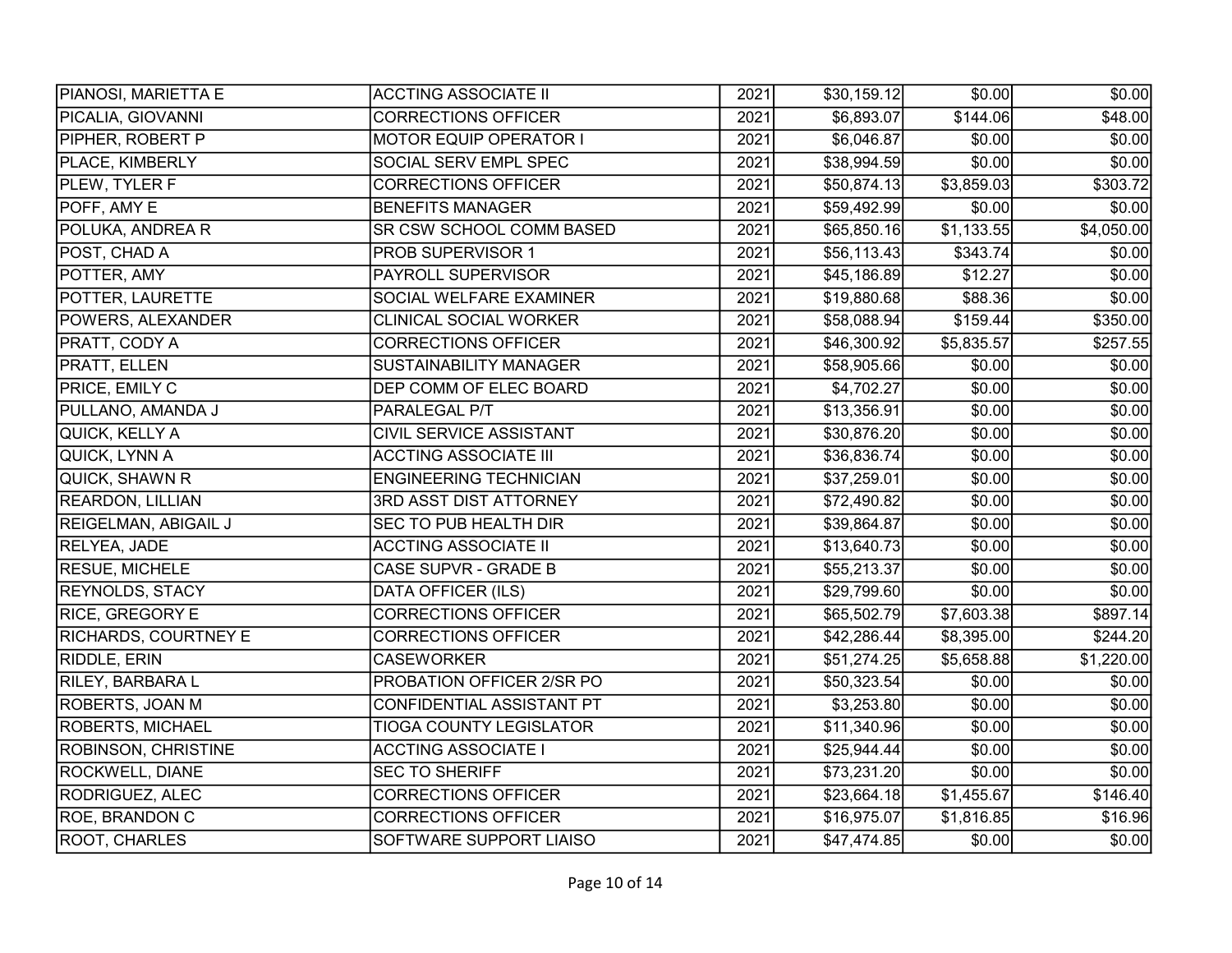| <b>ROSENBERGER, TERI</b>      | <b>PROB SUPERVISOR 1</b>       | 2021 | \$60,507.26  | \$0.00      | \$0.00]    |
|-------------------------------|--------------------------------|------|--------------|-------------|------------|
| <b>ROSS, ALICIA</b>           | MOTOR VEHICLE LICENSE CLERK    | 2021 | \$12,387.28  | \$0.00      | \$0.00     |
| ROSSI, ANDREA                 | SOCIAL WELFARE EXAMINER        | 2021 | \$32,547.69  | \$0.00      | \$0.00     |
| <b>ROSSI, MICHAEL</b>         | <b>HEAVY EQUIP OPERATOR I</b>  | 2021 | \$39,460.33  | \$531.64    | \$0.00     |
| <b>ROUSE, DANIEL H</b>        | <b>CORRECTIONS OFFICER</b>     | 2021 | \$37,902.81  | \$2,758.82  | \$373.35   |
| <b>ROYS, CHERI</b>            | PROBATION OFFICER 1            | 2021 | \$45,971.04] | \$0.00      | \$0.00]    |
| RUDIN, SARAH                  | <b>OFFICE SPECIALIST I</b>     | 2021 | \$11,028.36  | \$0.00      | \$0.00     |
| <b>RUSSELL, ANDREW C</b>      | <b>CORRECTIONS SERGEANT</b>    | 2021 | \$64,767.18  | \$8,283.07  | \$339.38   |
| <b>RUSSELL, DALTON</b>        | <b>CORRECTIONS OFFICER</b>     | 2021 | \$20,542.58  | \$3,776.20  | \$95.70    |
| RUSSELL, DAVID J              | <b>CORRECTIONS OFFICER</b>     | 2021 | \$71,266.22  | \$12,522.97 | \$19.37    |
| <b>RUSSELL, ROBERT T</b>      | OFFICE SPEC I (SEASONAL)       | 2021 | \$30,828.41  | \$0.00      | \$0.00     |
| <b>RYDER, WILLETTA M</b>      | MOTOR VEHICLE LICENSE CLERK    | 2021 | \$27,478.88  | \$0.00      | \$0.00]    |
| SAMPEY, JODI                  | <b>SUPVG CLIN SOC WKR</b>      | 2021 | \$69,541.97  | \$0.00      | \$0.00     |
| SAMPSON, LINDA                | SEC TO ECON DEV & PLAN         | 2021 | \$44,695.86  | \$0.00      | \$0.00]    |
| SANDERS, JAMAAL O             | <b>CORRECTIONS OFFICER</b>     | 2021 | \$64,520.77  | \$7,482.58  | \$35.92    |
| SANTALUCIA, STACY             | OFFICE SPEC I (SEASONAL)       | 2021 | \$5,098.32   | \$0.00      | \$0.00]    |
| <b>SANTOS, BRITTANY</b>       | <b>CLINICAL SOCIAL WORKER</b>  | 2021 | \$33,553.55  | \$191.33    | \$1,005.00 |
| SARACENO, TERESA              | <b>LAND BANK DIRECTOR</b>      | 2021 | \$18,375.25  | \$0.00      | \$0.00     |
| <b>SARNICOLA, JOHN E</b>      | <b>DENTIST</b>                 | 2021 | \$48,839.85  | \$0.00      | \$0.00     |
| SAUERBREY, MARTHA C           | <b>CHAIR CO LEGISLATURE</b>    | 2021 | \$36,530.34  | \$0.00      | \$0.00     |
| SAVARD, TRACY                 | DIR OF ASSETS & RECORDS MGT.   | 2021 | \$12,260.80  | \$0.00      | \$0.00     |
| <b>SCAGNELLI, CHRISTOPHER</b> | PUBLIC HEALTH EDUCATOR TEMP    | 2021 | \$2,841.38   | \$0.00      | \$0.00     |
| <b>SCHERRER, DANIEL</b>       | PUB HEALTH SANITARIAN          | 2021 | \$50,237.92  | \$0.00      | \$4,475.00 |
| SCHMIDT, TIMOTHY M            | <b>INVESTIGATOR</b>            | 2021 | \$79,785.16  | \$6,705.37  | \$3,741.07 |
| <b>SCHMITZ, TORRANCE L</b>    | 2ND ASST DIST ATTORNEY         | 2021 | \$77,690.74  | \$0.00      | \$0.00     |
| <b>SCHNABL, MEGAN</b>         | <b>ECONOMIC DEV SPECIALIST</b> | 2021 | \$44,906.46] | \$0.00      | \$0.00]    |
| SCHOONOVER, DAVID E           | <b>SERGEANT-SHERIFF</b>        | 2021 | \$77,581.65  | \$10,334.52 | \$1,424.84 |
| <b>SCHRADER, SARAH M</b>      | <b>ASST PUBLIC DEFENDER</b>    | 2021 | \$61,256.23  | \$0.00      | \$0.00]    |
| <b>SCHREINER, ROY J</b>       | <b>CORRECTIONS OFFICER</b>     | 2021 | \$78,584.11  | \$15,750.76 | \$44.77    |
| <b>SCHUMACHER, LISA</b>       | <b>OFFICE SPECIALIST I</b>     | 2021 | \$33,158.41  | \$0.00      | \$0.00     |
| <b>SCHURTER, LAURA</b>        | <b>ACCTING ASSOCIATE III</b>   | 2021 | \$32,442.35  | \$0.00      | \$110.00   |
| <b>SEARLES, KATIE</b>         | OFFICE SPECIALIST III          | 2021 | \$41,711.48] | \$0.00      | \$385.00   |
| <b>SEDORE, EMMA</b>           | <b>HISTORIAN P/T</b>           | 2021 | \$4,798.96   | \$0.00      | \$0.00]    |
| <b>SEELEY, CANDIS</b>         | <b>CASEWORKER</b>              | 2021 | \$48,095.79  | \$2,895.42  | \$805.00   |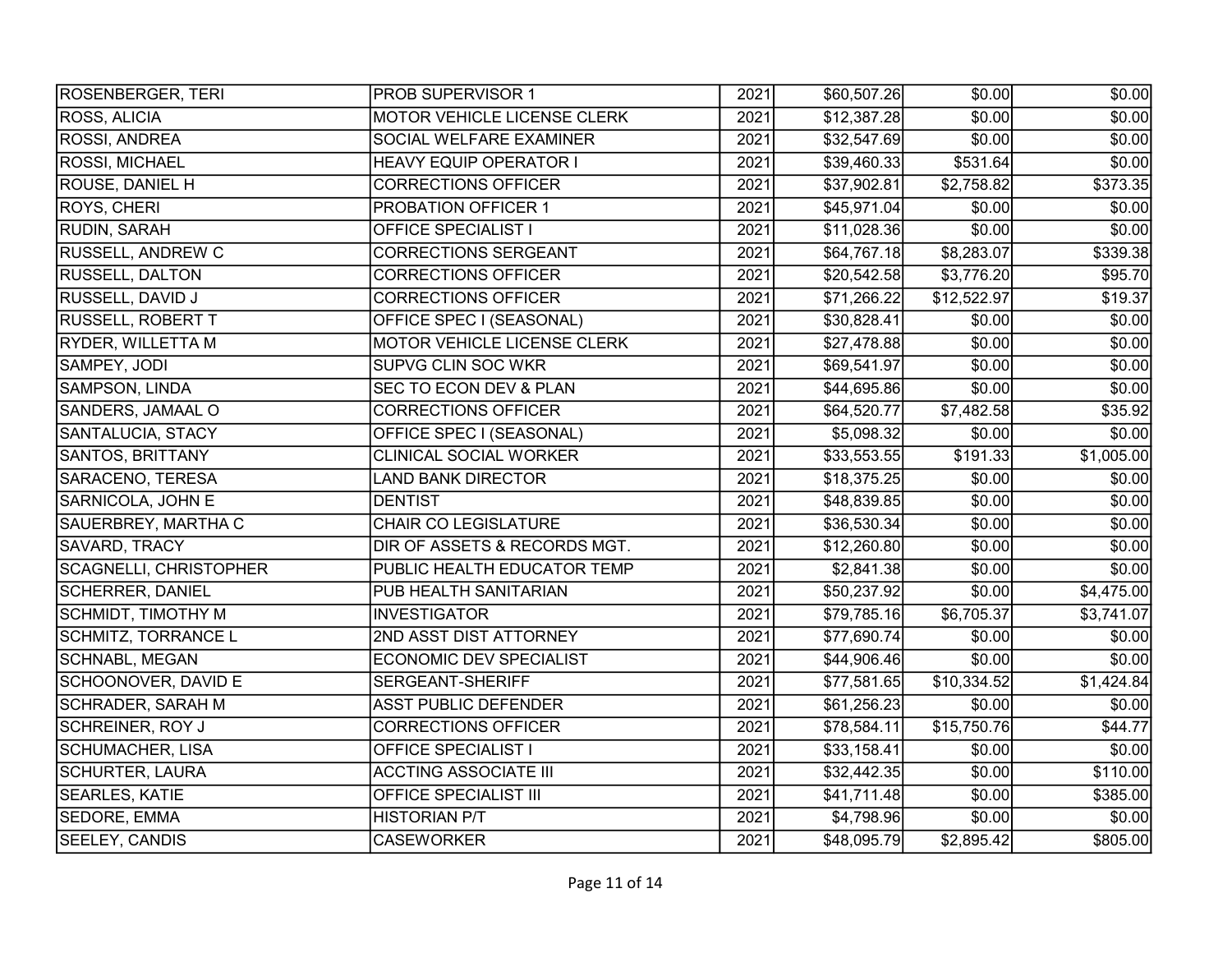| SHEARER, TINA               | <b>CASEWORKER</b>              | 2021 | \$48,377.70  | \$2,942.33 | \$1,040.00     |
|-----------------------------|--------------------------------|------|--------------|------------|----------------|
| SHEPARDSON, JEFFREY         | <b>AUTOMOTIVE STOCK CLERK</b>  | 2021 | \$43,548.85  | \$155.05   | \$0.00         |
| SHEPARDSON, TYLER W         | <b>MOTOR EQUIP OPERATOR I</b>  | 2021 | \$33,483.30  | \$0.00     | \$0.00         |
| SHOLLENBERGER, SEAN D       | <b>CORRECTIONS OFFICER</b>     | 2021 | \$17,422.00  | \$114.70   | \$0.00         |
| SHORT, SANDRA               | <b>OFFICE SPECIALIST II</b>    | 2021 | \$28,239.55  | \$0.00     | \$0.00         |
| SHRAUGER, WILLIAM           | <b>MAINTENANCE MECH III</b>    | 2021 | \$42,161.17  | \$137.11   | \$800.00       |
| SHUMWAY, TODD D             | <b>MOTOR EQUIP OPERATOR I</b>  | 2021 | \$32,867.08  | \$11.68    | \$0.00         |
| <b>SIANG, KADEN</b>         | <b>DEPUTY SHERIFF</b>          | 2021 | \$73,436.19  | \$9,831.06 | \$1,975.16     |
| SIFEN, KRISTI M             | <b>CORRECTIONS OFFICER</b>     | 2021 | \$63,711.35  | \$6,684.80 | \$24.28        |
| <b>SIGNS, KAREN</b>         | <b>ACCTING ASSOCIATE III</b>   | 2021 | \$38,419.96  | \$826.33   | \$0.00         |
| SILVANIC, ERIC              | <b>SR CASEWORKER</b>           | 2021 | \$55,317.38  | \$6,126.86 | \$2,050.00     |
| SILVESTRI, CHRISTINA        | <b>RECORDS MGT OFFICER</b>     | 2021 | \$3,452.14   | \$0.00     | $\sqrt{$0.00}$ |
| SIMMONS, MICHAEL S          | <b>DIR EMERG SERVICES</b>      | 2021 | \$67,299.40  | 5,194.38   | \$0.00]        |
| SISENSTEIN, JUNE            | <b>EXECUTIVE SECRETARY</b>     | 2021 | \$7,862.74   | \$0.00     | \$0.00         |
| <b>SNAPP, CARLTON D</b>     | <b>SIGN MAINTENANCE WORKER</b> | 2021 | \$49,114.19  | \$0.00     | \$0.00         |
| SOPER, TRICIA               | CASE SUPVR - GRADE B           | 2021 | \$52,850.00  | \$1,403.08 | \$540.00       |
| SPALLONE, ROBERT A          | <b>DEPUTY SHERIFF</b>          | 2021 | \$72,771.78  | \$245.56   | \$29.64        |
| SPANGENBURG, KEITH          | <b>CORRECTIONS SERGEANT</b>    | 2021 | \$59,762.61  | \$3,989.08 | \$231.86       |
| SPEER, ADAM                 | <b>MOTOR EQUIP OPERATOR I</b>  | 2021 | \$2,611.32   | \$0.00     | \$0.00         |
| <b>SPENCER, ANNALIE S</b>   | PUBLIC SAFETY DISPATCHER TRAIN | 2021 | \$16,415.30  | \$439.96   | \$540.80       |
| <b>SPENCER, MARA A</b>      | <b>CORRECTIONS OFFICER</b>     | 2021 | \$48,508.25  | \$4,563.27 | \$207.58       |
| STANDINGER, WILLIAM H       | <b>TIOGA COUNTY LEGISLATOR</b> | 2021 | \$11,980.56  | \$0.00     | \$0.00]        |
| <b>STANTON, HEATHER E</b>   | <b>PROBATION OFFICER 1</b>     | 2021 | \$45,604.93  | \$0.00     | \$0.00         |
| STEPHENS, DIANE             | <b>SEC TO CO ATTORNEY</b>      | 2021 | \$31,025.00  | \$0.00     | \$0.00         |
| <b>STEVENS, KATHERINE A</b> | <b>OFFICE SPECIALIST I</b>     | 2021 | \$20,619.47  | \$0.00     | \$0.00         |
| <b>STOCKS, GARRET</b>       | <b>MOTOR EQUIP OPERATOR I</b>  | 2021 | \$3,866.91   | \$0.00     | \$0.00         |
| <b>STOUGHTON, DOREEN M</b>  | <b>RECORDING CLERK</b>         | 2021 | \$41,893.42  | \$0.00     | \$0.00]        |
| <b>STRUBLE, ELIZABETH</b>   | PUBLIC SAFETY DISPATCHER       | 2021 | \$52,643.97  | \$3,554.24 | \$552.60       |
| STUBECKI, DEBORA            | <b>ACCT CLERK - TYPIST P/T</b> | 2021 | \$11,742.44] | \$0.00     | \$0.00]        |
| <b>SULLIVAN, LORETTA</b>    | <b>TIOGA COUNTY LEGISLATOR</b> | 2021 | \$11,340.96  | \$0.00     | \$0.00         |
| <b>SURA, TERESSAL</b>       | <b>SR CASEWORKER</b>           | 2021 | \$50,089.72  | \$2,605.65 | \$1,400.00]    |
| SWAGLER, ASHLEY N           | PUBLIC SAFETY DISPATCHER       | 2021 | \$47,245.19  | \$3,919.16 | \$1,848.40     |
| <b>SWARTZ, CYNTHIA L</b>    | <b>ELECTION WORKER</b>         | 2021 | \$503.50     | \$0.00     | \$0.00         |
| TEED, ANITA T               | COORD CHILD SPPT ENFCMT        | 2021 | \$64,409.73  | \$0.00     | \$0.00         |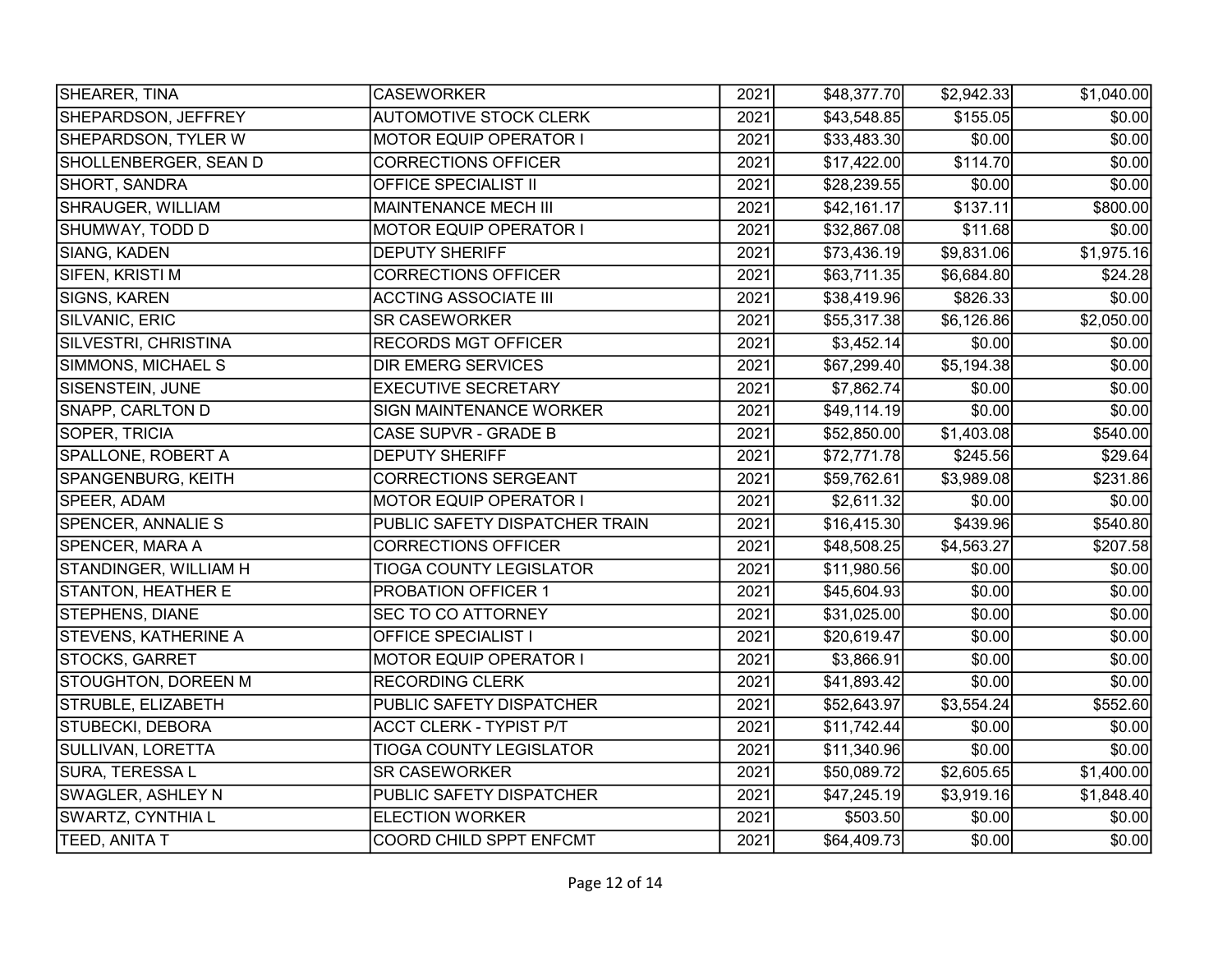| <b>THAYER, CHARLES</b>         | <b>HEAVY EQUIP OPERATOR I</b>  | 2021 | \$24,129.15             | \$1,336.19             | \$0.00         |
|--------------------------------|--------------------------------|------|-------------------------|------------------------|----------------|
| <b>THOMAS, KIMBERLY</b>        | <b>DENTAL HYGIENIST</b>        | 2021 | \$38,879.38             | \$0.00                 | \$275.00       |
| <b>THOMPSON, NATALIE</b>       | DIR EMPLOY & TRANS SUPP        | 2021 | \$43,945.42             | \$0.00                 | \$0.00         |
| THORPE, DAWN                   | <b>SAFETY OFFICER PT</b>       | 2021 | \$25,714.23             | \$0.00                 | \$0.00         |
| TIEFENTHALER, DYLAN J          | <b>DEPUTY SHERIFF</b>          | 2021 | $\overline{$67,842.54}$ | \$5,761.54             | \$658.26       |
| TIFFANY, JEFFREY A             | COOK/MANAGER                   | 2021 | \$44,650.04             | \$838.66               | \$12.30        |
| <b>TIFFANY, SARAH</b>          | CASE SUPVR - GRADE B           | 2021 | \$39,734.37             | \$1,018.92             | \$0.00         |
| TINGLEY, RUTH                  | SOCIAL WELFARE EXAMINER        | 2021 | \$36,571.46             | \$0.00                 | \$0.00         |
| <b>TINNEY, LEEANN</b>          | DIR OF ECON DEV & PLAN         | 2021 | \$89,134.52             | \$0.00                 | \$0.00         |
| <b>TIRINATO, CARRIE</b>        | SR CSW SCHOOL COMM BASED       | 2021 | \$66,160.13]            | \$1,033.51             | \$4,460.00     |
| <b>TITUS, CHRISTOPHER</b>      | <b>SR CASEWORKER</b>           | 2021 | \$51,572.55             | \$3,036.38             | \$1,590.00     |
| <b>TOOMBS, BERNADETTE</b>      | <b>COMIS BOARD OF ELEC</b>     | 2021 | \$44,571.63             | \$0.00                 | \$0.00         |
| <b>TOWNSEND, MARI</b>          | 2ND ASST CO ATTORNEY           | 2021 | \$73,507.85             | \$0.00                 | \$0.00]        |
| TRIPICCO, ANDREW D             | <b>DEPUTY SHERIFF</b>          | 2021 | \$68,351.95             | $\overline{$7,155.65}$ | \$295.36       |
| TRIPICCO, EVAN J               | <b>DEPUTY SHERIFF</b>          | 2021 | $\overline{$}71,262.94$ | \$8,741.50             | \$1,475.12     |
| <b>TRIPICCO, MICHELE</b>       | <b>CIVIL LAW CLERK</b>         | 2021 | \$30,661.86             | $\sqrt{$0.00}$         | \$0.00]        |
| TRUDEAU, JULIE                 | <b>ACCTING ASSOCIATE III</b>   | 2021 | \$28,062.03             | \$0.00                 | \$0.00         |
| <b>UPDYKE, DENNIS S</b>        | <b>CORRECTIONS OFFICER</b>     | 2021 | \$55,985.85             | \$6,364.75             | \$948.65       |
| <b>VANDEMARK, JAMES T</b>      | <b>MAINTENANCE MECH I</b>      | 2021 | \$37,445.62             | \$53.26                | \$0.00         |
| VANWAGENEN, CHRISTINA          | PUBLIC SAFETY DISPATCHER TRAIN | 2021 | \$4,069.10              | \$0.00                 | \$0.00         |
| VANWERT, JOHN H                | <b>1ST ASST CO ATTORNEY</b>    | 2021 | \$95,732.09             | \$0.00                 | \$0.00         |
| <b>VROMAN, HEATHER</b>         | DEP DIR OF PUB HEALTH          | 2021 | \$73,285.57             | \$0.00                 | \$0.00         |
| <b>WAGNER, LORRAINE</b>        | <b>ACCTING ASSOCIATE II</b>    | 2021 | \$4,585.12              | \$0.00                 | \$0.00         |
| <b>WAHLS, JAMES C</b>          | <b>COMIS BOARD OF ELEC</b>     | 2021 | \$44,571.63             | \$0.00                 | \$0.00         |
| <b>WAIT, KATIE A</b>           | PUBLIC HEALTH EDUCATOR         | 2021 | \$46,195.65             | \$0.00                 | \$220.00       |
| <b>WALKER, PENNY L</b>         | OFFICE SPEC I (SEASONAL)       | 2021 | \$3,931.27              | \$0.00                 | $\sqrt{$0.00}$ |
| WALTER, ANNA M                 | <b>CLINICAL SOCIAL WORKER</b>  | 2021 | \$37,945.02             | \$0.00                 | \$0.00         |
| <b>WALTER, MICHELLE L</b>      | <b>CLINICAL SOCIAL WORKER</b>  | 2021 | \$35,712.96             | \$0.00                 | \$0.00         |
| WAPINSKI-MOORADIAN, JENNIFER L | <b>CLINICAL SOCIAL WORKER</b>  | 2021 | \$57,675.16             | \$0.00                 | \$0.00         |
| <b>WARD, BRIANA</b>            | <b>SR CASEWORKER</b>           | 2021 | \$51,677.00             | \$4,893.03             | \$1,835.00     |
| WARD, JOHN R                   | DISTRICT ATTORNEY INVESTIGATOR | 2021 | \$52,297.44             | \$0.00                 | \$0.00]        |
| WARD, KIMBERLY J               | <b>CIVIL MANAGER</b>           | 2021 | \$52,550.63             | \$0.00                 | \$0.00]        |
| <b>WARD, PENELOPE L</b>        | SOCIAL WELFARE EXAMINER        | 2021 | \$37,175.02             | \$0.00                 | \$0.00         |
| <b>WARNER, SAMUEL D</b>        | <b>DEPUTY SHERIFF</b>          | 2021 | \$60,491.47             | \$2,033.37             | \$2,195.83     |